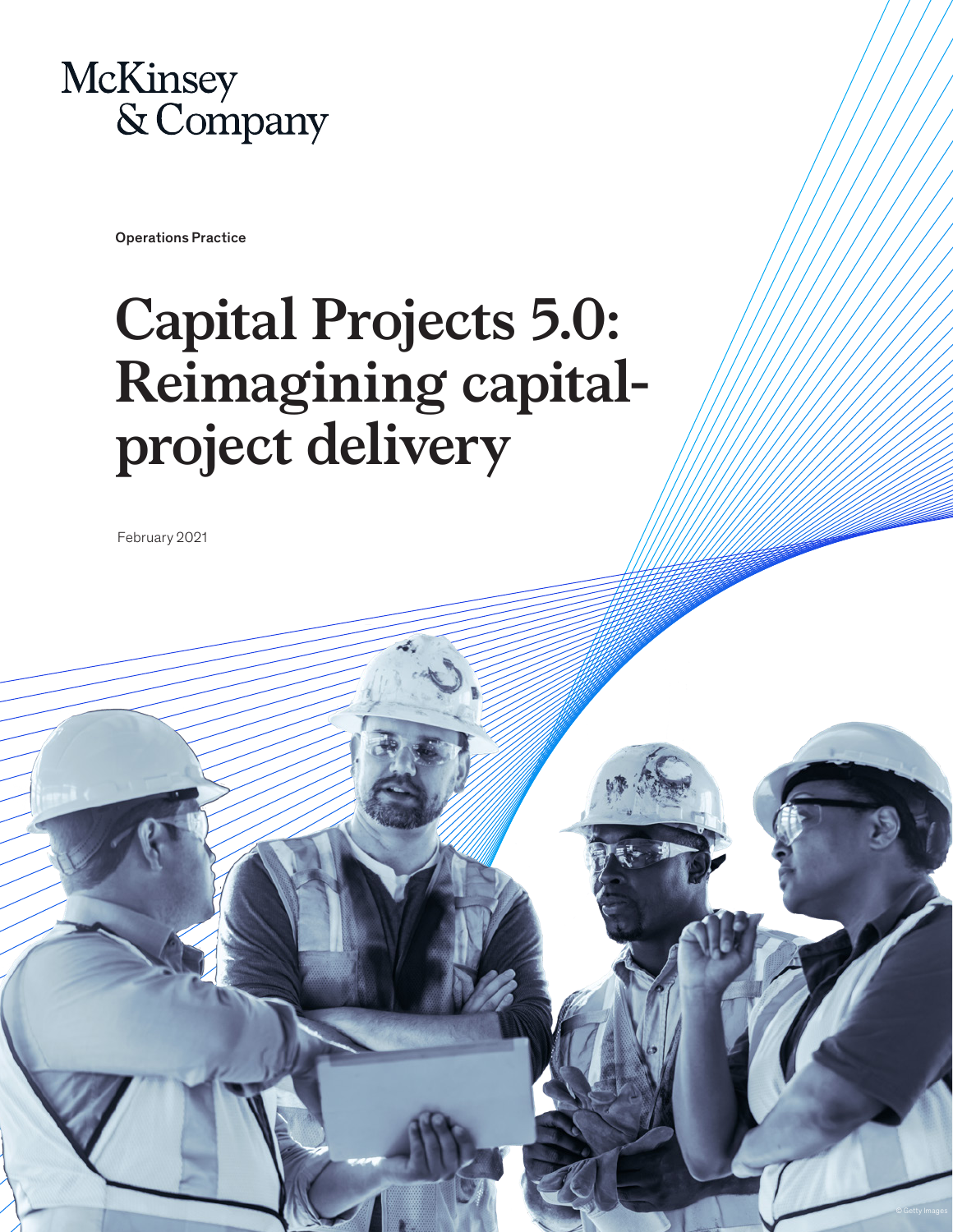Operations Practice

# **Capital Projects 5.0: Reimagining capital-project delivery**

What could your business do if your projects were 30 to 50 percent faster and cheaper? The opportunity is more real than you think.

*This article was written collaboratively by the global leaders of the McKinsey Capital Excellence Practice, a group that spans regions and includes Shankar Chandrasekaran, Shakeel Kalidas, Mina Mir, Gerhard Nel, Prakash Parbhoo, Anuradha Rao, and Siddharth Srikanthan.*

February 2021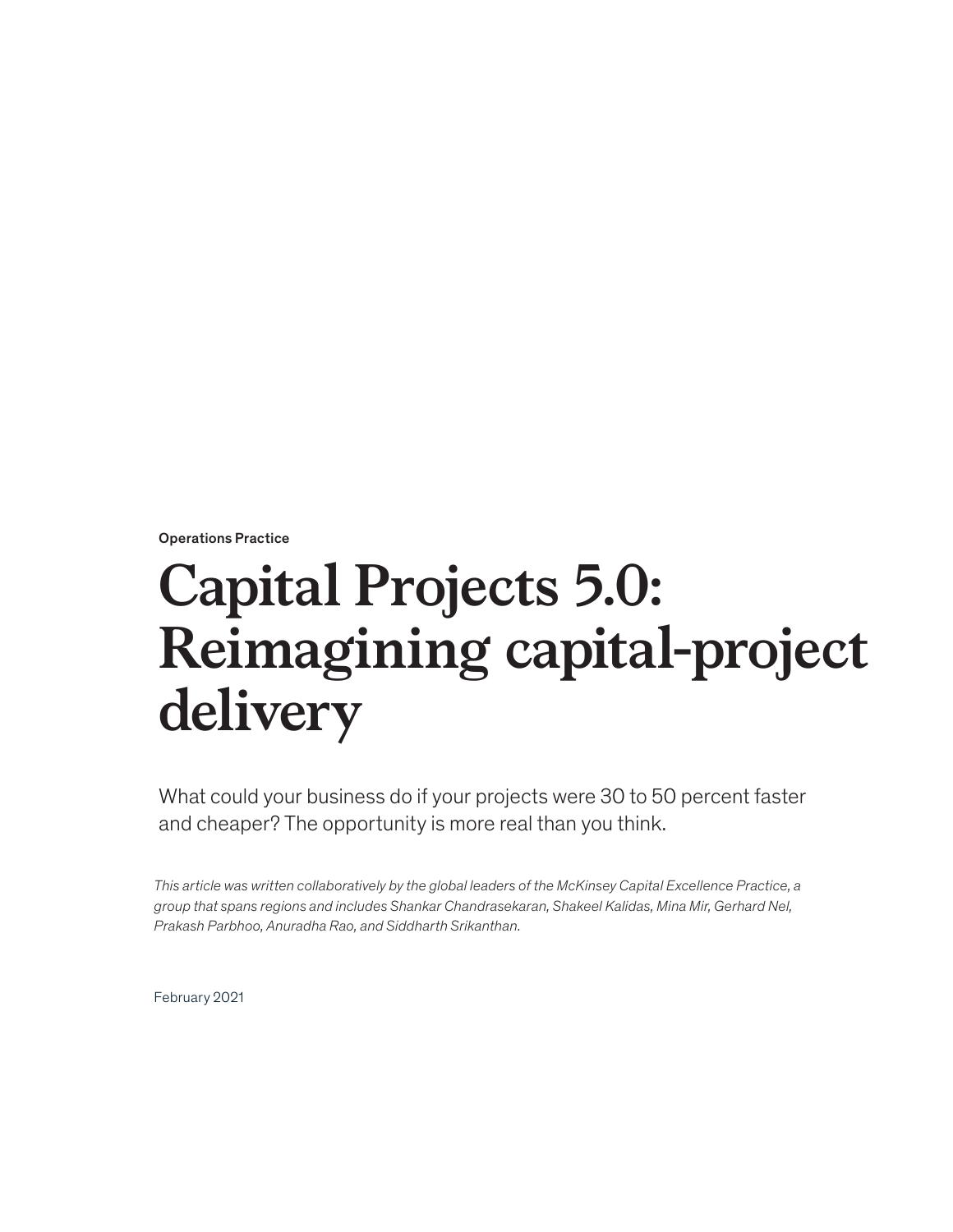# **Contents**

| <b>Executive summary</b>                        | $\overline{2}$ |
|-------------------------------------------------|----------------|
| An imperative for change                        | 4              |
| Impact potential for capital projects           | 5              |
| Capital projects: a history of poor performance | 5              |
| Redesigning the project-delivery model          | 9              |
| Six building blocks                             | 9              |
| Projects 5.0 in practice                        | 11             |
| An ecosystem of partners                        | 11             |
| Industrialization and innovation                | 13             |
| Agility, flexibility, and resilience            | 14             |
| Sustained capability building                   | 17             |
| A data-driven operating model                   | 18             |
| Future-proofing and sustainability              | 20             |
| The way forward                                 | 23             |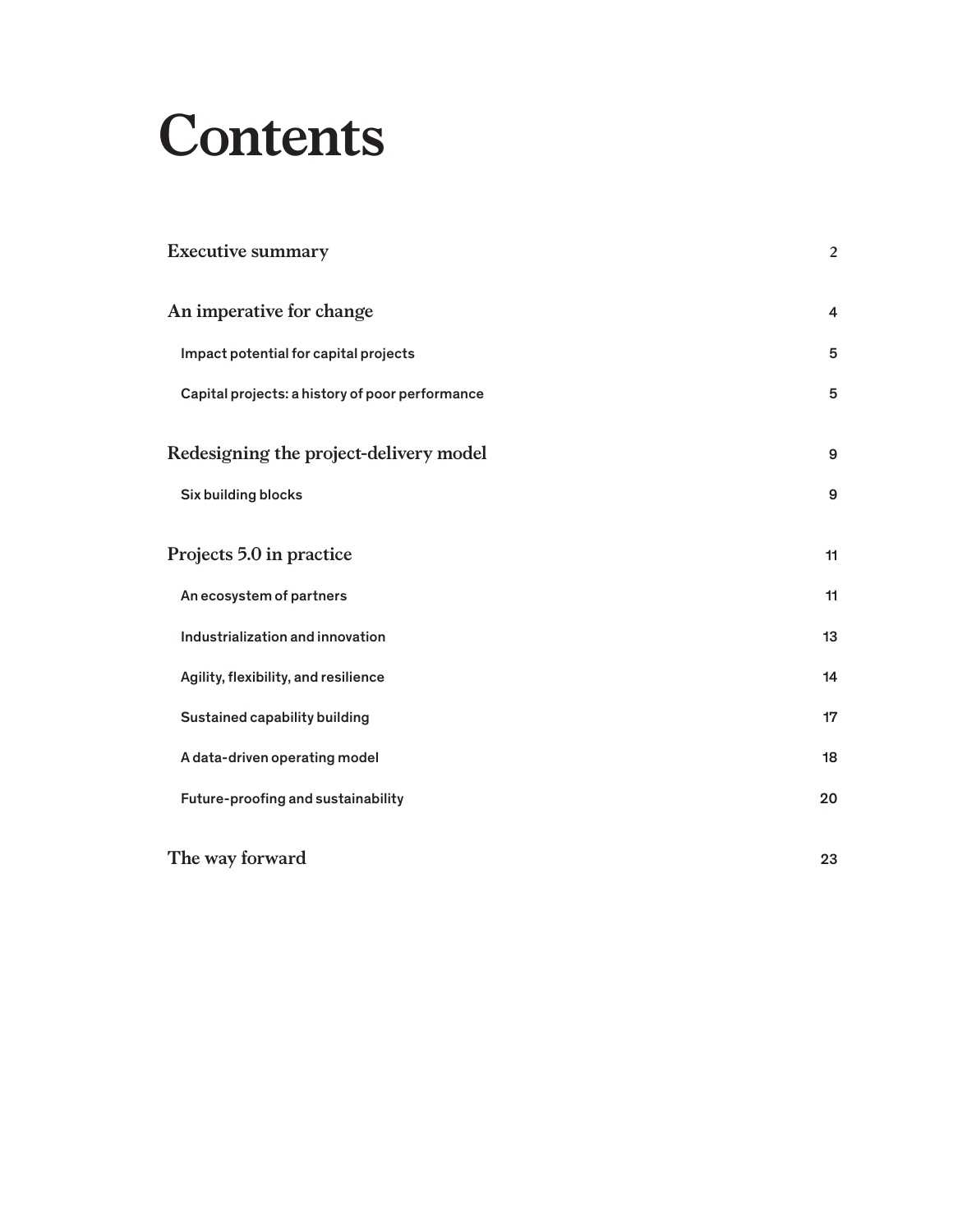### **Executive summary**

Projects 5.0 is a new model for the delivery of large capital projects in heavy industry. In this report, we make the case for a radically different approach in the sector, and outline the six fundamental changes that could transform project-delivery performance.

Cost and performance benchmarks in many industries have been redefined in recent years, as incumbents and new market entrants alike adopt new technologies or unconventional operating models. In space flight, for example, the cost of putting a payload into orbit has fallen by 75 percent.

Applying the same underlying principles to large capital projects in heavy industries could achieve a similar step change in performance, with the potential to reduce actual project cost and time by 30 to 50 percent, more than doubling project returns. Yet the sector has struggled to achieve even moderate rates of productivity improvement or to deliver projects on time; a recent survey of senior project executives found that on average, projects overrun their budgets and schedules by 30 to 45 percent.

The coronavirus crisis has further accelerated the urgency for change. Lockdowns, labor shortages, and supply-chain disruptions have set construction programs back by months. The prospect of a long, uncertain period of recovery is forcing companies to rethink future project plans.

At the root of the sector's unenviable record is a project-delivery model that has remained largely unchanged for a quarter of a century or more. It is a model plagued by issues and inefficiencies: a lack of integrated systems thinking; prioritizing shortterm cost management over long-term outcomes; poor communication between stakeholders; and bespoke projects and rigid planning systems that struggle to identify or adapt to changing demands.

Industry leaders are experimenting with a growing list of new technologies and processes, from digital twins to artificial intelligence– (AI–) enabled planning algorithms. A real transformation of capital-project delivery will require more than targeted interventions, however. At best, narrowly focused tools and technologies can address only a small part of the overall value at stake. At worst, poor technology and process deployment can end up adding unnecessary complexity and confusion to a project.

In this report, we make the case for Projects 5.0, a clean-sheet approach to capital-project delivery. Projects 5.0 is so named because it builds on the Fourth Industrial Revolution's advances, which introduced automation, machine learning, smart technologies, and the Internet of Things into conventional manufacturing and industrial practices. Incorporating these techniques into a broader set of changes—including stronger partnership networks, greater agility and flexibility, and thoughtful future-proofing promises to unlock capital projects' full potential to deliver lasting value.

We have examined the approaches of multiple leading companies, in sectors from energy to software development, to see how they have addressed similar challenges in the delivery of complex projects. Studying the most successful elements of their models allowed us to identify six design principles that could act as building blocks for a better approach:

1. An ecosystem of partners that collaborates across multiple projects to maximize end-toend value.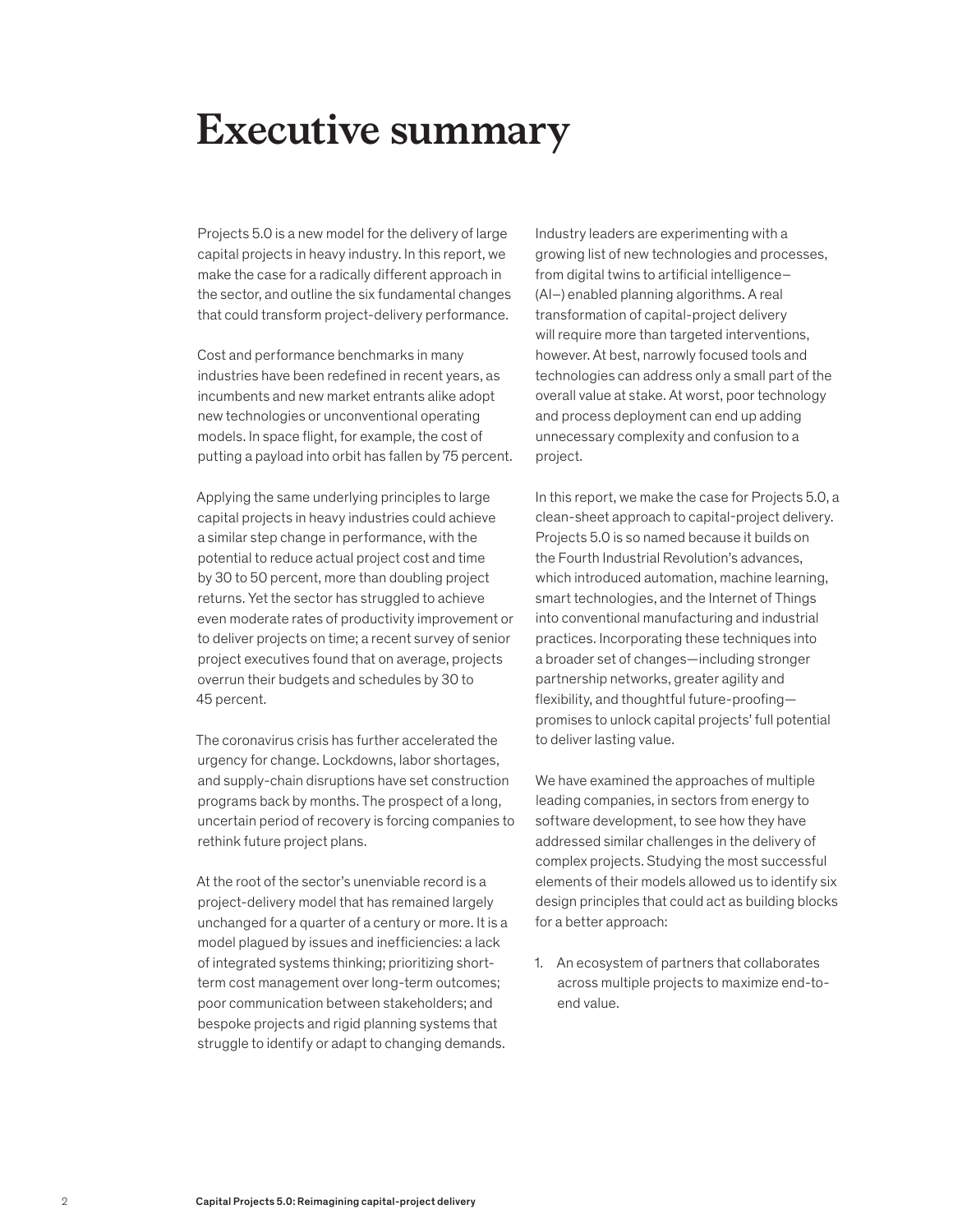- 2. Industrialization and innovation, with the adoption of standard processes for repeated tasks, while challenging traditional ways of working to drive productivity.
- 3. Agility, flexibility, and resilience, combined with a stable backbone of disciplined processes, progress monitoring, and management.
- 4. Sustained capability building with a redesigned "people supply chain" that ensures companies acquire, develop, and retain the labor and talent they need.
- 5. A data-driven operating model including a robust digital architecture, shared by all stakeholders in the ecosystem.
- 6. Future-proofing of projects, with metrics and incentives that consider future opportunities and risks, and which promote innovation for long-term commercial and environmental sustainability.

In a survey we conducted in September, 2020, more than 300 senior decision-makers from across the capital-projects value chain estimated that applying these principles at scale could reduce both cost and delivery time by 30 to 40 percent.

More than 75 percent of respondents said that a significant shift in project delivery model was part of their organization's agenda—but 85 percent admitted that their organizations have not scaled either the design or implementation of actions to address any of the six principles.

The transition to the Projects 5.0 model entails a fundamental shift in the way businesses approach and execute capital projects. That will require senior leaders to establish bold aspirations and communicate a clear call to action for their organizations. They will want to move fast to capture quick wins and plan the implementation of longer-term interventions. And the final prerequisite: a willingness to invest real resources to drive change on the ground.

Projects 5.0 represents a significant break from the sector's long-established delivery model. In this effort, capital-projects players will want to draw heavily on insights and expertise from other sectors. For ambitious players in the sector,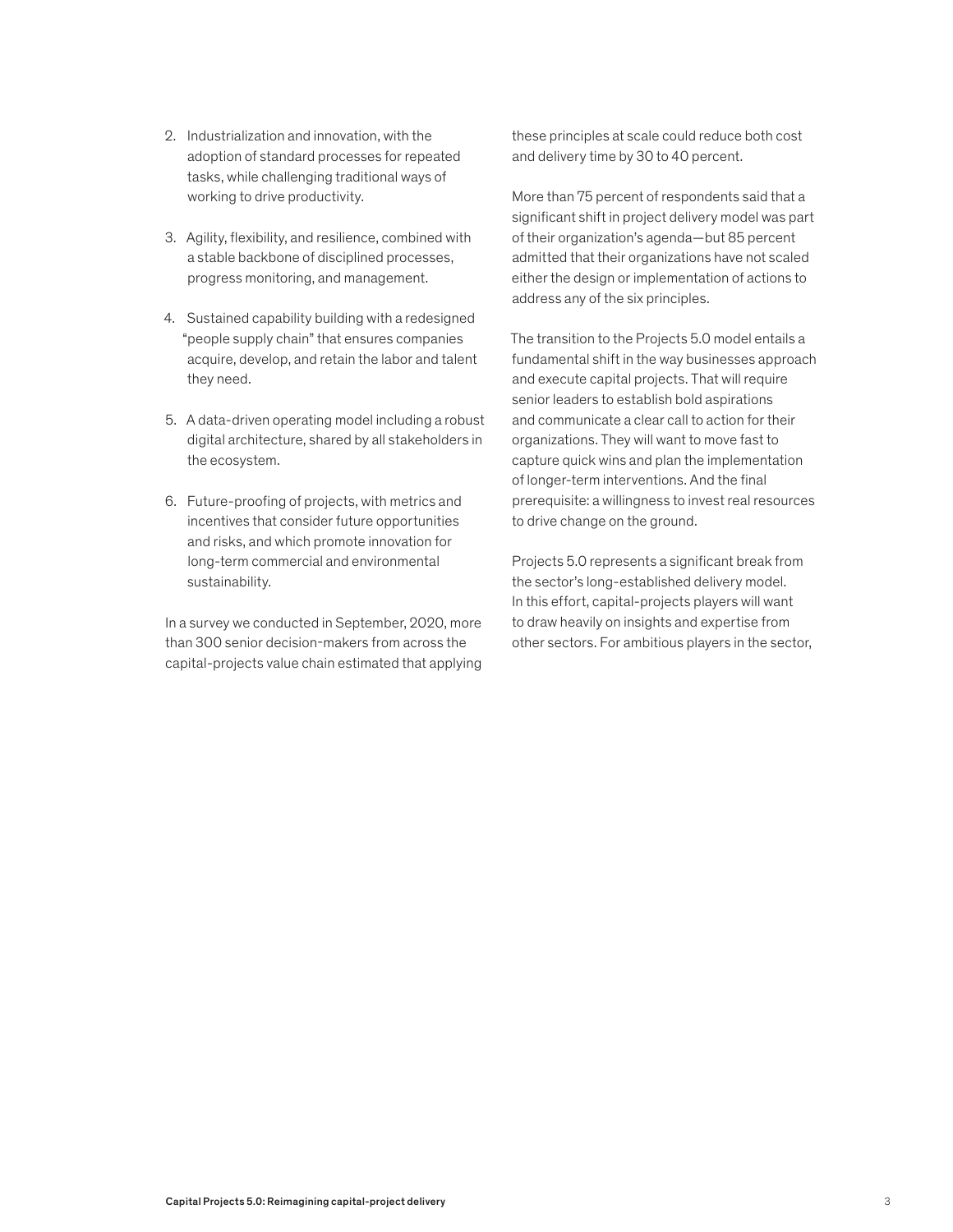### **An imperative for change**

As other industries reinvent their project-delivery models, capital projects have seen little productivity improvement or process innovation in decades. Leaders in the industry tell us they believe there is an indisputable need for change.

choosing the right partners to help design and implement their transformation will be critical in unlocking the value at stake.

As the whole world battles to overcome the coronavirus pandemic, leaders of complex capital projects face an especially challenging journey. Lockdowns, labor shortages, and supply-chain disruptions have set construction programs back by months. The prospect of a long, uncertain period of recovery is forcing companies to rethink future project plans.

Industry players face difficult choices as they move into the next-normal world. Those decisions would be considerably easier if companies could find a way to cut project costs and delivery times by 30 to

50 percent, with high confidence that projects would meet their budgets and schedules.

For an industry with a poor record of productivity improvement, that might seem like an unrealistic goal. Yet there are plenty of levers that the sector could pull, from advances in technology to planning and process-management approaches that have proved remarkably effective in other sectors (see sidebar, "Other sectors show the way"). If these tools and techniques can be adapted to suit the unique demands of capital-project delivery, the sector could unlock an unprecedented wave of performance improvement.

#### **Other sectors show the way**

Other industries have already transformed their ability to deliver complex projects. For example, lean-management techniques helped manufacturing companies achieve year-on-year productivity and quality improvements that reshaped the sector. Since the 1990s, the adoption of digital tools and new processes in product development have helped car makers reduce the time required to design a new vehicle from more than three years to less than two. Most recently, the digitization of manufacturing using Industry 4.0 technologies has allowed some early adopters to double productivity and factory output, while others have reduced manufacturing lead times by as much as 90 percent.

In IT, many companies have abandoned their unwieldy "waterfall" project models in favor of agile techniques that use small, cross-functional teams, rapid, iterative development cycles, and continual testing. As early as 2013, an analysis of more than 1,300 software projects found that those delivered using agile methods demonstrated 27 percent higher productivity, 30 percent less schedule slip, and three times fewer residual defects at launch. Since then, agile concepts have become widespread : an oil and gas company's piloting of agile, cross-functional teams designed wells in 50 to 75 percent less time than the historical average—and, during the pandemic, an analysis of telco operators found that the ones with the most experience in agile techniques responded twice as fast as their least-agile peers.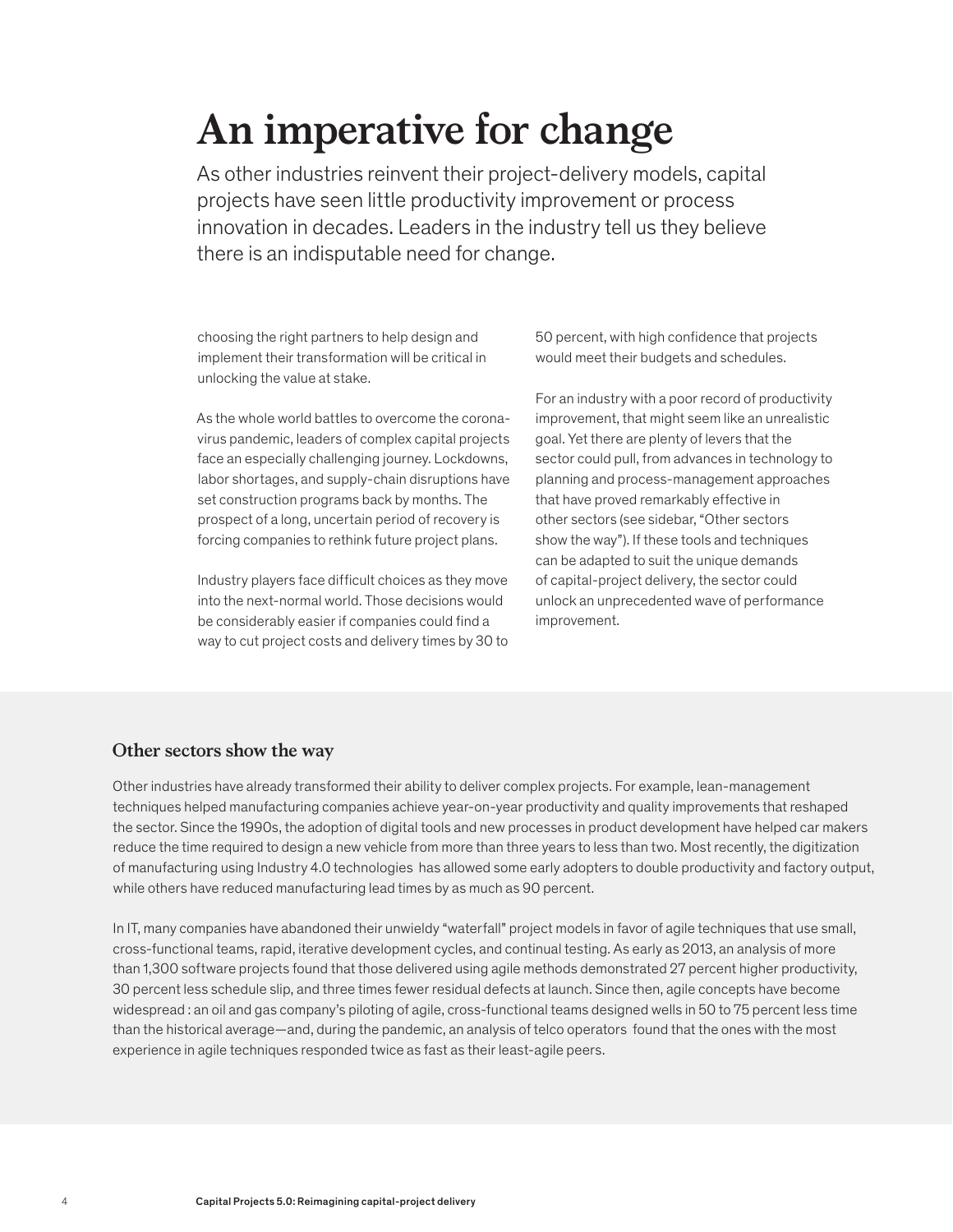#### **Impact potential for capital projects**

We asked more than 300 industry leaders to estimate the potential impact of reimagining the project-delivery approach, using a range of tools and techniques that have already delivered significant improvements in other sectors. They believe that potential exists to reduce both cost and delivery time by 30 to 40 percent, while improving both quality and repeatability by more than 20 percent (Exhibit 1).

#### **Capital projects: a history of poor performance**

Capital projects stand to gain significantly from an improved delivery model because there is so much untapped value on the table. Construction is the world's single largest industry , worth around \$11.5 trillion a year, or 13 percent of global GDP. Yet despite its size and economic importance, the sector's rate of performance improvement lags well behind most others.

Over the past 20 years, for example, labor productivity in construction has increased by only 1 percent annually. That compares poorly with the annual productivity growth of 2.8 percent achieved by the global economy as a whole over the same period. The global manufacturing sector has done even better, boosting productivity by an average of 3.6 percent every year since the turn of the century.

Capital-project delivery has also earned an unenviable reputation for low margins. In 2017, average profit margins for construction-sector players were estimated at 4.5 percent, putting them among the bottom quartile of businesses globally. By comparison, companies in the machinery sector typically achieve margins of 7 percent, while utilities manage 8.5 percent.

#### Rampant value losses with unsolved root causes

At the heart of the capital-projects sector's challenges is a project-delivery model that has seen little fundamental change for over a quarter of a century. In surveys and conversations with industry participants, we have identified multiple sources of value loss across the rigid, stage-gated model used by the overwhelming majority of capital projects today (Exhibit 2).

#### Exhibit 1

#### **Projects 5.0 could transform the financial viability of large capital projects.** Projects 5.0 could transform the nancial viability of large capital projects.

We surveyed 300+ industry leaders (including owners, contractors, and operators) to quantify the potential improvement across 4 dimensions of cost, time, quality, and repeatability in capital-projects delivery

| Application of Projects 5.0's 6 shifts                                                 | Potential from Projects 5.0                            |  |  |
|----------------------------------------------------------------------------------------|--------------------------------------------------------|--|--|
| Strategic importance of 6 shifts<br>High priority<br>Medium priority<br>Not a priority | potential improvement<br>$\sim 33\%$<br>in actual cost |  |  |
| Current implementation levels of 6 shifts                                              | potential improvement<br>$\sim 32\%$<br>in actual time |  |  |
| Not started/under<br>implementation<br>Implemented<br>and scaled up                    | improvement in quality<br>$>20\%$<br>and repeatability |  |  |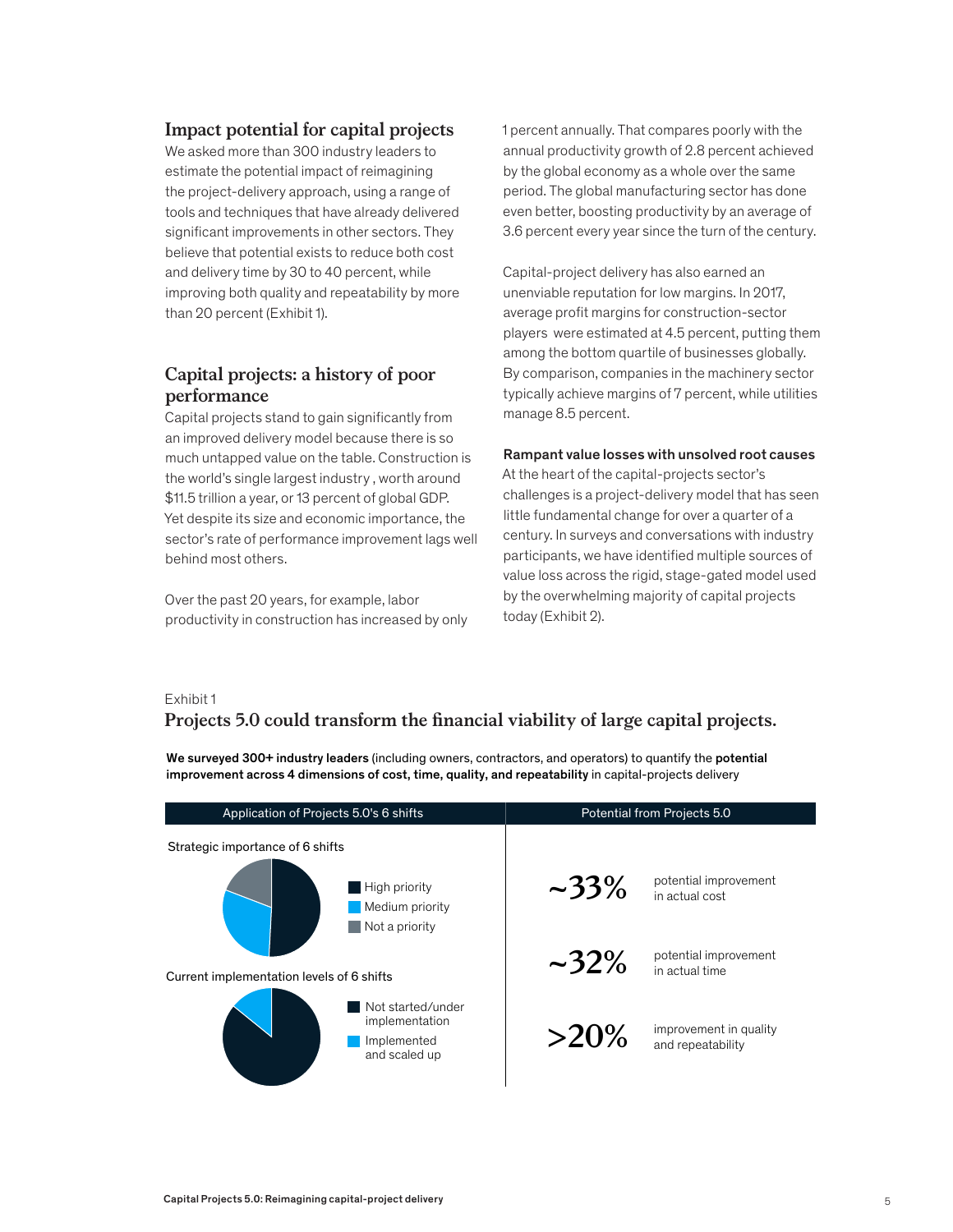#### Exhibit 2

**Today's delivery model for capital projects suffers from multiple sources of**  Today's delivery model for capital projects suers from multiple sources of **value loss.**  value loss.

| Project<br>lifecycle                 | Concept                                                                                                                                                                                                                             | Feasibility and<br>engineering                                                                                                                                                                                                                                                                                                                                                                                                                             | Execution                                                                                                                                                                                                                                                                                                                                                                   | Commissioning<br>and ramp-up                                                                                                                       |
|--------------------------------------|-------------------------------------------------------------------------------------------------------------------------------------------------------------------------------------------------------------------------------------|------------------------------------------------------------------------------------------------------------------------------------------------------------------------------------------------------------------------------------------------------------------------------------------------------------------------------------------------------------------------------------------------------------------------------------------------------------|-----------------------------------------------------------------------------------------------------------------------------------------------------------------------------------------------------------------------------------------------------------------------------------------------------------------------------------------------------------------------------|----------------------------------------------------------------------------------------------------------------------------------------------------|
| Major<br>sources<br>of value<br>loss | Choosing the wrong<br>projects<br>Myopic contracting<br>arrangements<br>Siloed, transactional<br>relationships<br>Misalignment and<br>dynamically changing<br>customer needs<br>Poorly developed<br>feasibility and feed<br>studies | Lack of effective planning<br>Siloed approach to<br>project delivery:<br>individual custodians of<br>knowledge and risks<br>Reinvention rather than<br>reuse: underemphasis<br>on modular, prefab,<br>precast, and offsite<br>construction techniques<br>Insufficient focus on<br>constructability<br>Limited crowdsourcing<br>of ideas from vendors<br>Little use of predictive<br>analytics<br>Few proactive risk-<br>management procedures<br>and tools | Unclear criteria for<br>vendor approval;<br>insufficient use of<br>standardized rate cards<br>Overuse of low-skilled<br>contractors and labor<br>forces with high churn<br>Poor measurement<br>and capturing of real-<br>time progress<br>Last-minute, unplanned<br>design changes<br>Poor communication<br>protocols<br>Weak or nonexistent<br>claim-management<br>systems | Incomplete or poor-<br>quality handovers (often<br>via paper records) from<br>construction<br>Operational ease and<br>efficiency not<br>considered |

Source: McKinsey analysis of expert conversations

#### Industry recognizes the need for change

In September 2020, we conducted a worldwide survey of more than 300 senior executives and decision-makers in the capital-projects sector (Exhibit 3). We asked them to share their perceptions of the strengths and weaknesses of today's project-delivery model, and the opportunities available to make improvements.

Among the significant sources of value leakage industry leaders identified were: choosing the wrong projects; lack of effective planning and progress measurement; and incomplete, poorquality handovers at the end of construction.

Respondents to our survey told us that on average, these losses result in construction projects taking 38 percent longer to finish than scheduled, and costing 40 percent more than their original budgets. Losses were broadly consistent

across industries and regions, with respondents indicating that the largest losses occurred during project execution.

Respondents indicated other issues as well; for example, that quality and repeatability both typically undershot targets by an average of 25 percent.

The executives in our survey were clear about the need for change: 76 percent agreed on the need to fundamentally redesign the current projectdelivery model. Around 40 percent of respondents believed that this needed to be a joint effort among all players involved in a project (Exhibit 4).

#### From localized improvements to a redesigned project-delivery model

Recent years have seen significant investment in new approaches and technologies intended to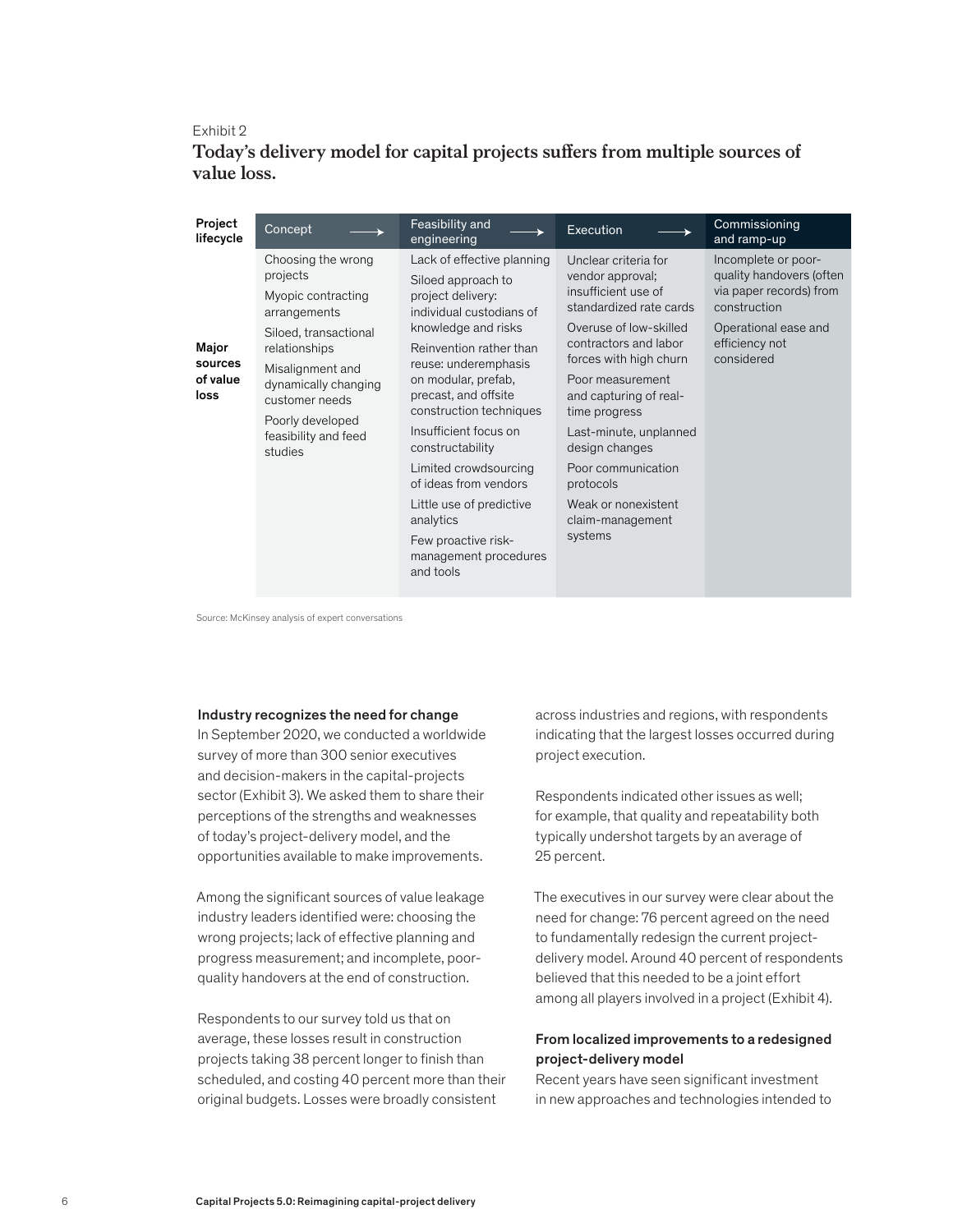#### Exhibit 3

**We surveyed more than 300 decision-makers, CXOs, and top executives from**  We surveyed more than 300 decision-makers, CXOs, and top executives from **midsize and large organizations.** midsize and large organizations.



#### The 306 survey respondents largely reflect the industry's composition (September 2020)

#### Exhibit 4

**Three-fourths of respondents believe a change in capital-project delivery is needed.** Three-fourths of respondents believe a change in capital-project delivery is **i** nree-ic

Leaders say talent shortages, rigid mind-sets, cost, and poor collaboration are holding the industry back



1 Engineering, procurement, and construction/engineering, procurement, and construction management Source: Global survey of >300 industry leaders in capital projects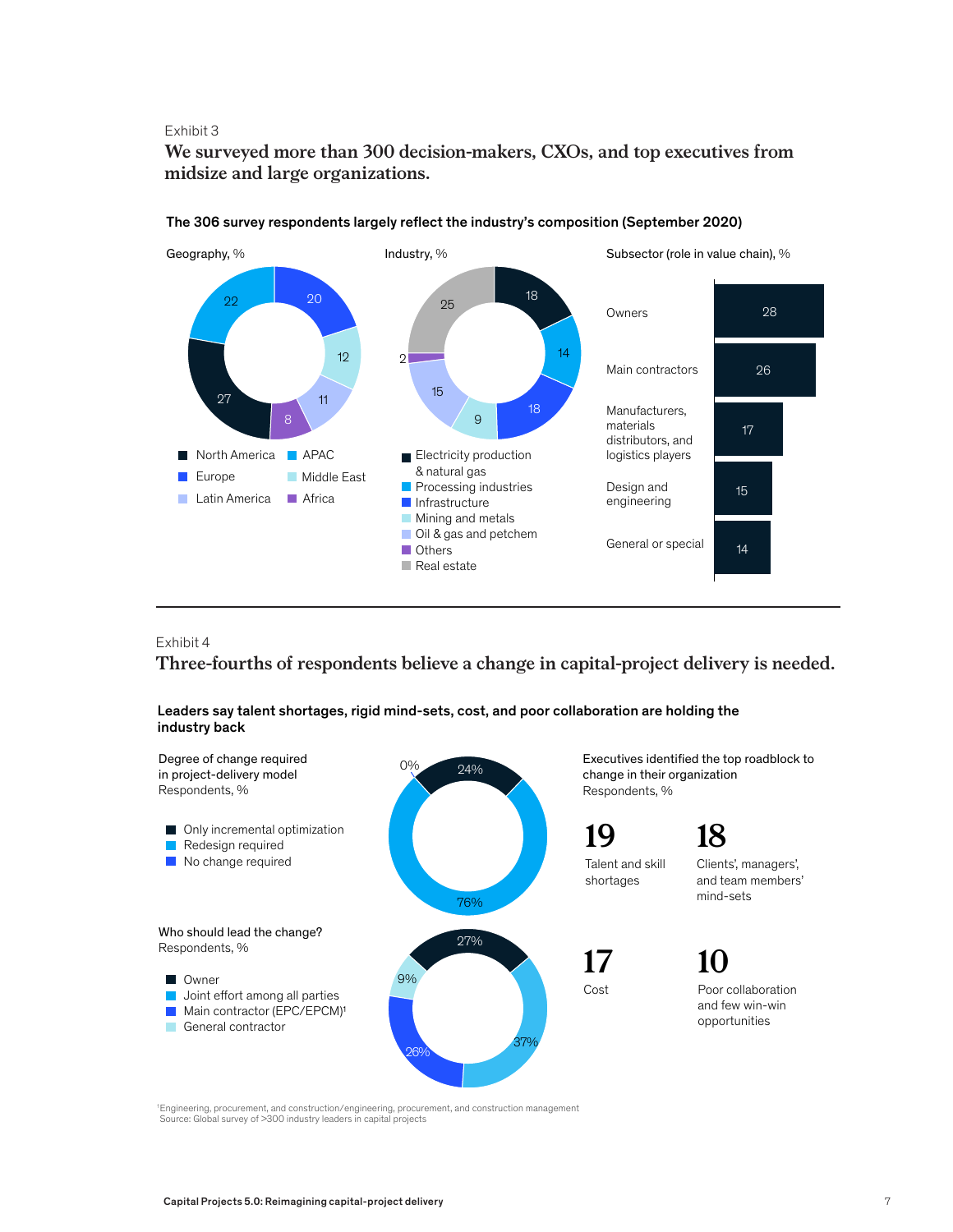address losses in capital projects. These range from the use of augmented and virtual reality in design reviews to the application of artificial intelligence to optimize build schedules.

One mining company, for example, built a digital twin of a major recent construction project. The comprehensive 3D model allowed the company to automate many formerly manual progress-tracking activities, and acted as a common data source and visualization tool to streamline communication and problem solving among the various contractors operating on the site. Despite technical challenges, and the need for significant upskilling of the project-delivery team, the approach helped the company accelerate the project by more than six months.

While many of these new approaches have been applied successfully, each of them seeks to address only a small part of the overall project lifecycle. We believe that the industry has an opportunity to move beyond point solutions and take a more fundamental approach, starting with a clean sheet and reimagining its whole delivery model.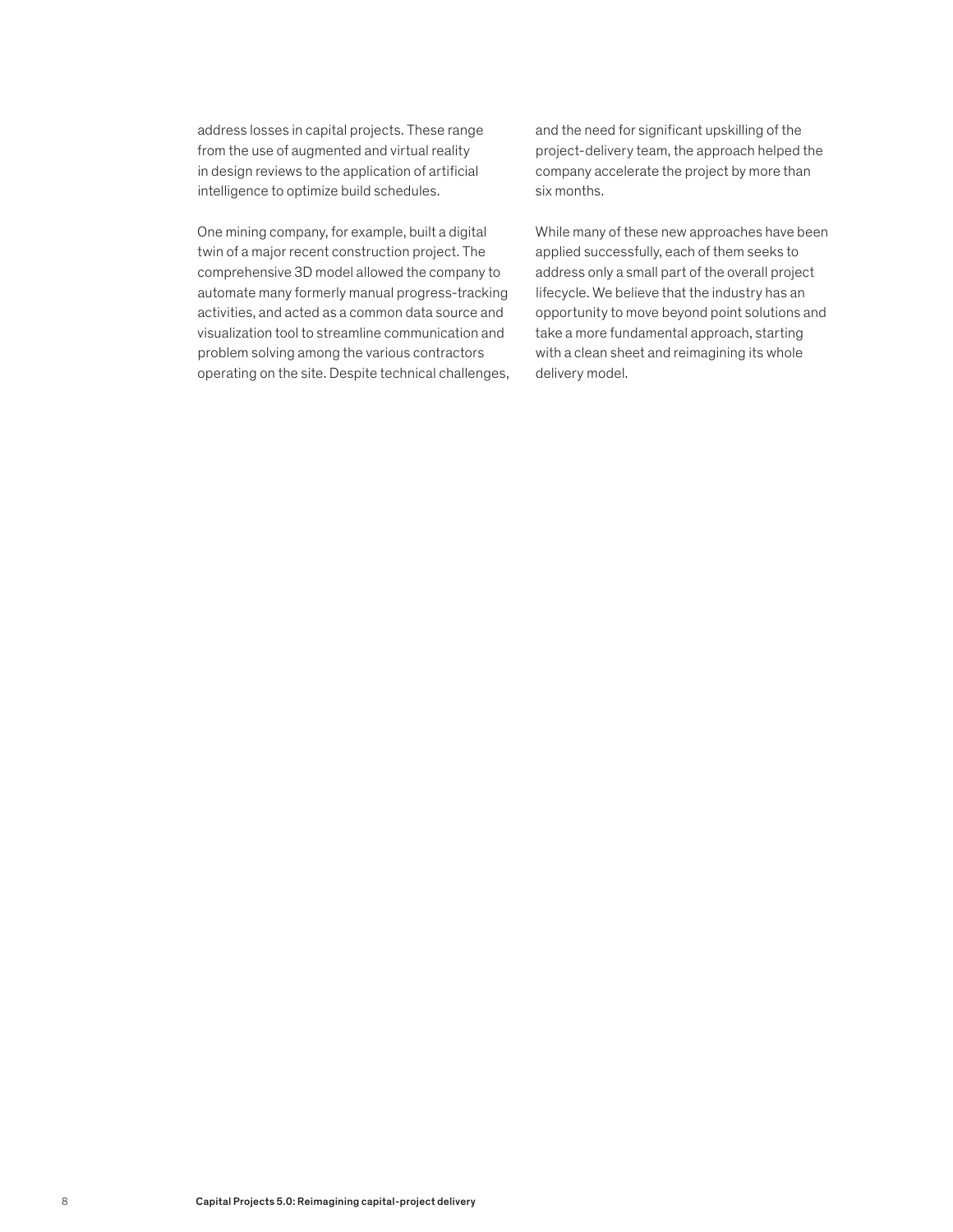## **Redesigning the project-delivery model**

In this work, we set ourselves the challenge of envisioning an optimized delivery model for capital projects. Such a model would integrate the best technologies and working methods currently available, while also paving the way for sustainable innovation and long-term continuous improvement.

To address the industry's needs, we set a bold aspiration of a new project-delivery model, Projects 5.0, to achieve five key objectives:

- Reduce both project time and cost by 40 to 50 percent
- Produce safe and predictable outcomes
- Provide a platform for innovation and continuous improvement
- Maximize total project value for all stakeholders, including the end user
- Enable projects to meet sustainability goals

To create our vision, we explored solutions including (but not limited to) digital tools. We delved into fundamental aspects of the wider project lifecycle, such as the working methods and relationships within the network of organizations involved in capital-project delivery.

#### **Six building blocks**

The core of our work has been the application of lessons for capital projects from the advanced project-delivery models that have had a significant impact in other industries. We examined the approaches of leading companies in sectors from energy to software development to see how they have addressed similar challenges in the delivery

of complex projects—and the results that their approaches demonstrated.

These lighthouse examples come from a wide range of different industries, and address a multitude of challenges. Studying the most successful elements of their various approaches, and identifying the approaches most applicable to the capital-projects sector, allowed us to identify six design principles that could act as building blocks for a better approach (Exhibit 5):

- 1. An *ecosystem of partners* that collaborates across multiple projects to maximize end-toend value and deliver optimal functionality for the end user.
- 2. *Industrialization*, with the adoption of standard processes for repeated tasks and extensive use of standardization and modularization to reduce recurring design costs and enable off-site construction. Innovation challenges traditional ways of working to drive productivity.
- 3. *Agility, flexibility and resilience*, combined with a stable backbone of disciplined processes, progress monitoring, and management. Crossfunctional teams work together to develop and deliver project elements, solve problems, and respond to change, with resources rapidly allocated within and between projects according to need.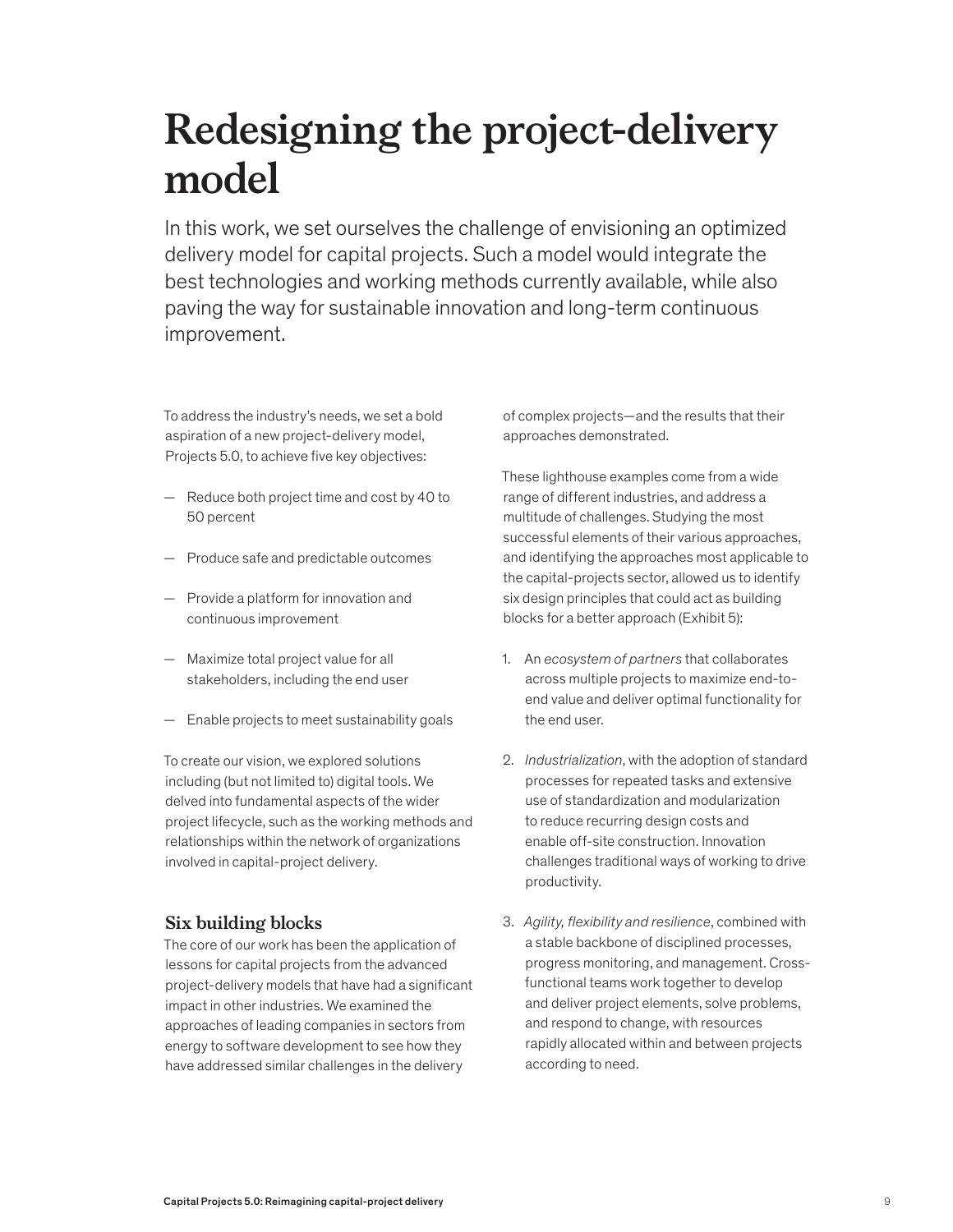#### Exhibit 5

**Six fundamental changes underpin a new approach to capital-project delivery.** 



Shift in mind-sets to adopt disruptive ideas and ways of working to unleash value from Projects 5.0

- 4. *Sustained capability building* with a redesigned "people supply chain" that ensures companies acquire, develop, and retain the labor and talent they need for consistent, high-productivity work across all project phases.
- 5. A *data-driven operating model,* including a robust digital architecture, shared by all stakeholders in the ecosystem. A project technology platform enables real-time visibility of progress, facilitates collaborative design and problem solving, and promotes data- and insight- driven decision making.
- 6. *Future-proofing* of projects, with the use of lifecycle cost analysis, along with metrics and incentives that consider future opportunities and risks, and which promote innovation for

long-term commercial and environmental sustainability.

In our survey, over 70 percent of capital-projects executives identified each of the six design principles as important and implementable with an additional investment of less than 5 percent of total project cost. Only a minority of respondents believed that their organizations have successfully implemented any of the six levers at scale, however.

Across industries, geographies, and stakeholders, most respondents suggest that successful implementation of a new delivery model encompassing all six major shifts could cut project cost and schedules by 30 percent or more.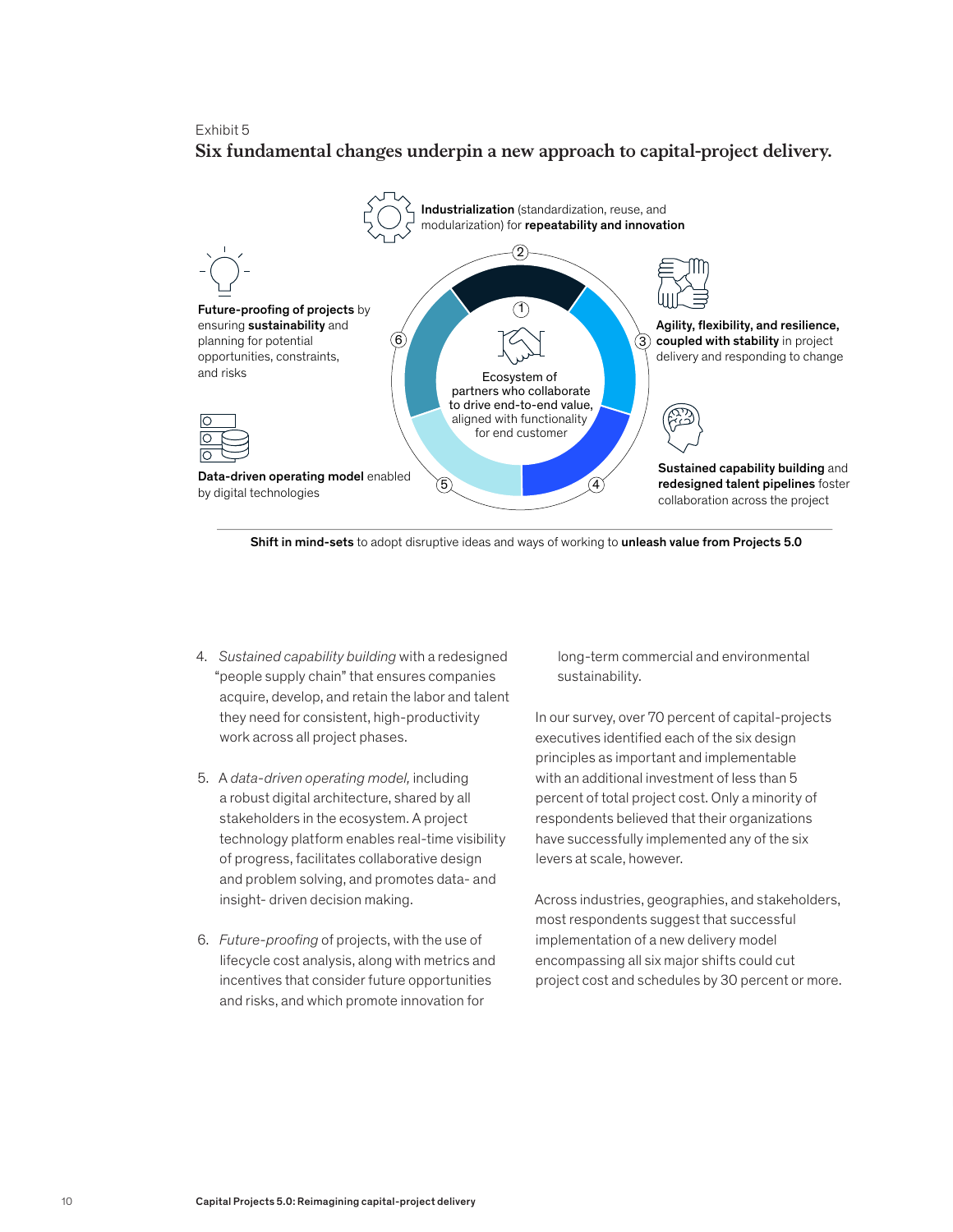## **Projects 5.0 in practice**

Implementing the Projects 5.0 model will require companies to adopt new processes, systems, and mind-sets not only within projects, but also across multiple projects and throughout the project-delivery organization. In the chapter, we outline the shifts required to make the change.

#### **An ecosystem of partners**

A few leading players in the automotive, aerospace, and high-tech sectors have moved beyond traditional supplier relationships to highly collaborative long-term partnerships (see sidebar: Toyota's model).

Capital projects today are often conducted with arms-length relationships between owners, main contractors, vendors, and other players. They are characterized by a narrow focus on minimizing cost and maximizing transfer of risk. Often, poor communication between stakeholders and misaligned incentives result in suboptimal decision-making and value loss.

Capital-project owners can benefit from an ecosystem approach, which entails five major shifts:

- 1. Drive end-to-end value creation through longterm, multiproject, collaborative engagement
- 2. Actively curate and develop an ecosystem of players with complementary skills
- 3. Fully align incentives, with optimal risk sharing
- 4. Create transparency and trust, anchored on a common data- and information-sharing platform and tools

#### **Ecosystem of partners: Toyota's model**

Toyota, Japan's largest carmaker, chooses its supply partners with great care. Evaluation of potential vendors can last for several years, and the company invests significant effort helping new suppliers develop engineering and manufacturing approaches that suit its needs.

Once projects are underway, the carmaker expects complete openness. Suppliers share details of their costs, margins, and manufacturing methods, enabling constructive joint problem-solving and value-improvement activities. For its part, Toyota involves those suppliers in new projects from the concept-development stage. Other carmakers commonly wait until the prototype stage—often two years or more into a project—before bringing suppliers fully onboard. Starting collaborations early helps both sides identify and resolve potential issues faster, and gives suppliers more time to prepare and optimize their own manufacturing facilities and supply chains.

Supplier companies that become trusted members of the Toyota ecosystem have a lot to gain from the relationship. The company rewards suppliers that meet its demanding targets with higher order volumes and a larger role in future projects. Toyota says that its collaborative approach was one of the factors that helped it to reduce the development hours required to create its recent vehicle platform by a quarter and cut per-vehicle costs by 10 percent.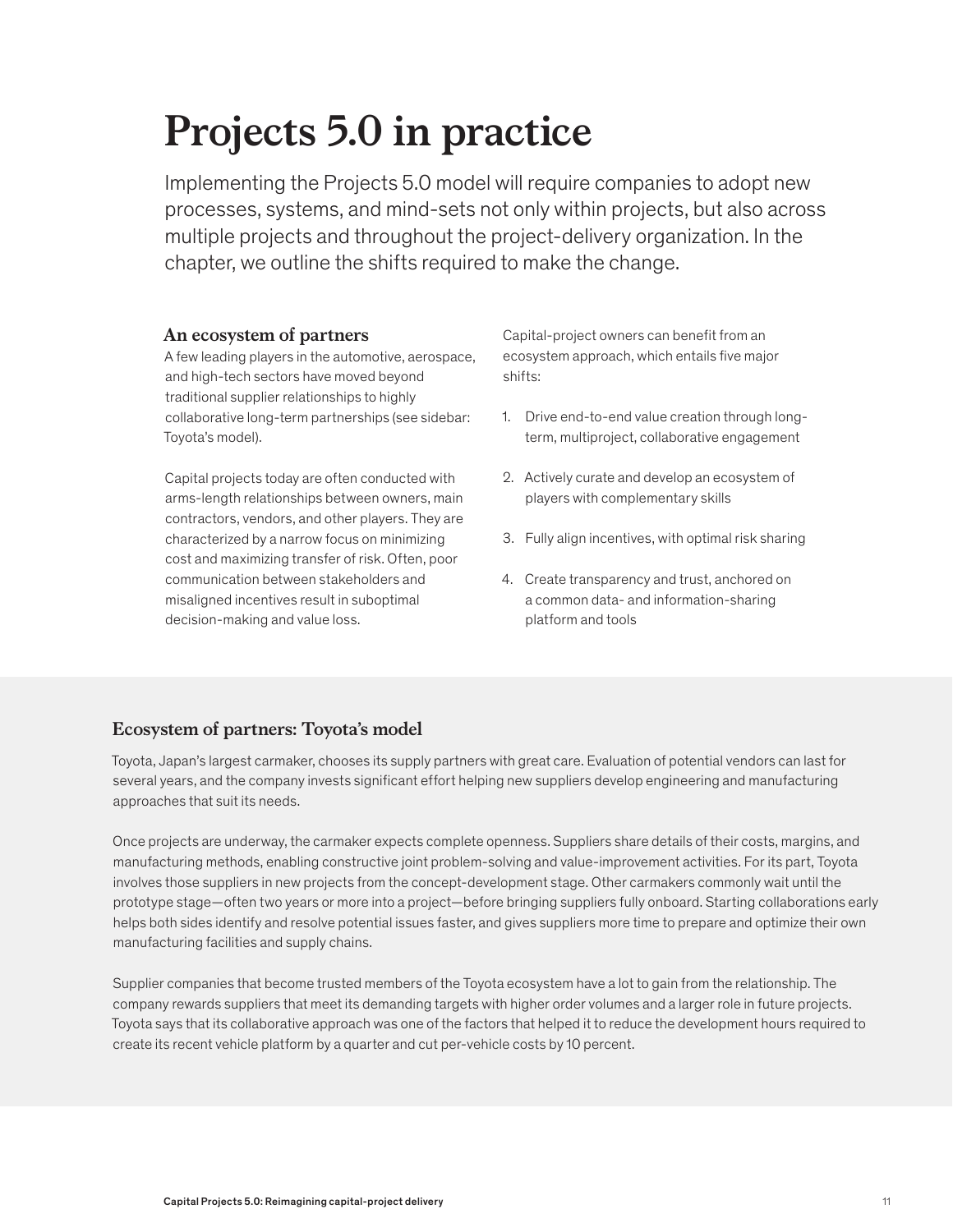5. Align project objectives with the external context, including the regulatory environment

Creating and sustaining such a collaborative ecosystem would require changes on several fronts.

*Develop a through-cycle value-creation mindset.* A long-term perspective results in incentives to invest in quality over cost, innovate, build capabilities, and future-proof projects for sustainability. This mind-set means owners prioritize the multiplier effects of long-term collaboration over the mirage of short-term savings under the least-cost contracting paradigm.

*Develop a comprehensive partner-selection methodology.* Unlike traditional contracting that focuses only on cost and execution capability, partner selection within Projects 5.0 involves additional criteria, such as a shared mind-set of long-term value creation, cultural fit, willingness to collaborate and share information, and the existence of complementary competencies.

*Construct a fair and transparent contracting framework.* This involves a shift from fragmented, opaque contracts to a single contract among all delivery partners that enables sharing of value commensurate to risk.

*Design a joint governance model.* Projects 5.0 is governed by a joint management structure comprising representatives of all partners, who sit on the same side of the table and "discuss, rather than review" each other.

A collaborative ecosystem of partners is the foundation of the Projects 5.0 model. Transparent, trusting, long-term relationships among organizations with complementary capabilities provide the space in which other elements of the solutions—from standardized processes to a common digital backbone—can thrive.

The ease and effectiveness of these shifts will be determined by an organization's existing practices, by the sector in which it operates, and

**"Once companies have worked in a multiparty agreement, most of them won't go back to the old way. It's not easy, and things can get heated, but it is what's best for the project. This model can generate maximum impact in complex projects with high level of uncertainty, where there is immense value in having the stakeholders come together from the validation phase."**

—Mike Staun, chairman of the board, Lean Construction Institute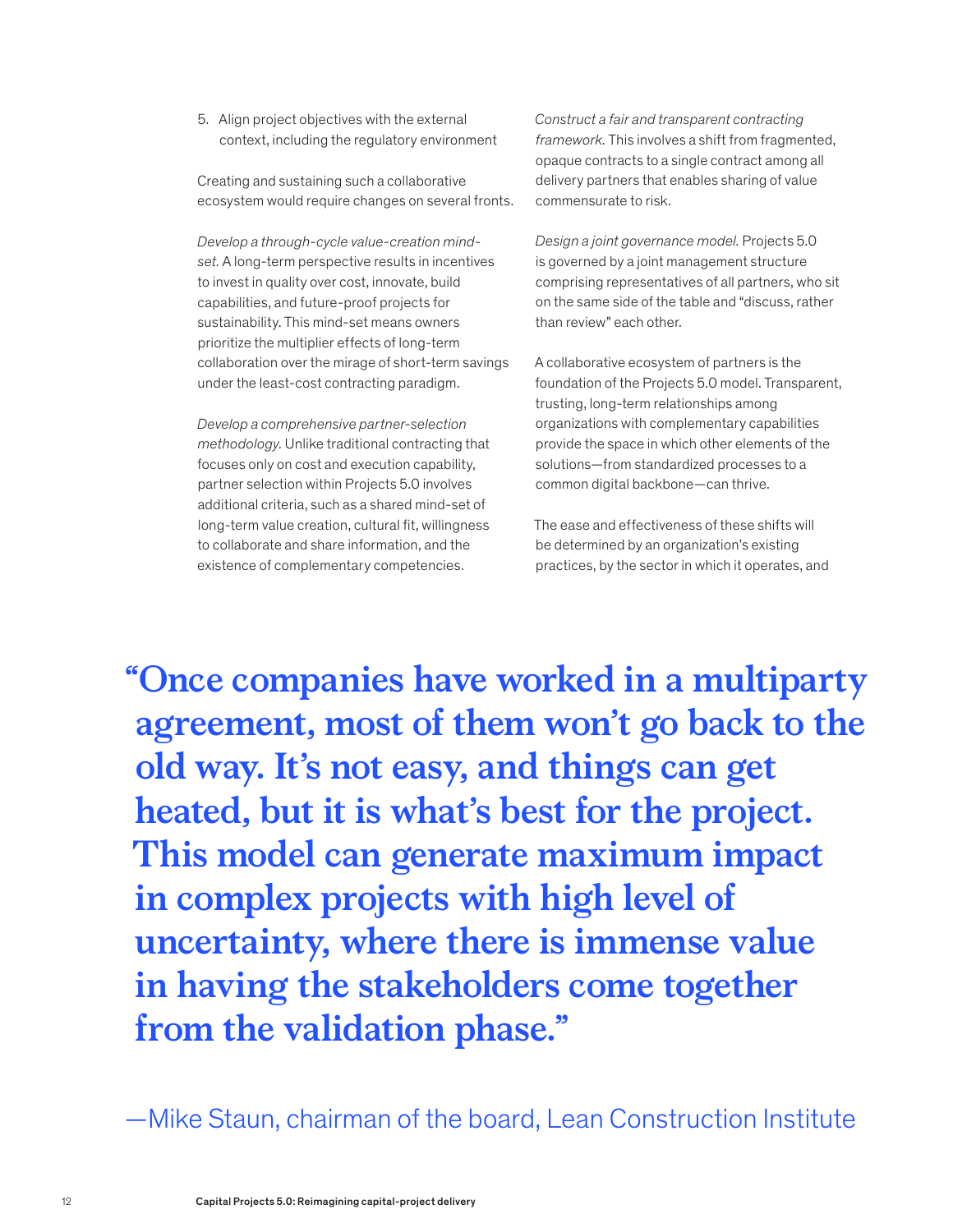by wider economic and governance conditions. For example, a set of partners with proven track records of successful project delivery can accelerate this shift, while immature contractor ecosystems lacking trust and openness prevent this shift.

#### **Industrialization and innovation**

Design and construction in most capital projects today are conducted in an environment of high variability and uncertainty. By default, the majority of design is bespoke; there is limited automation and little investment in innovation. Productivity is low across the project lifecycle.

Capital projects could address many of these shortcomings by adopting the principles of standardization, modularization, and a focus on innovation, all of which are common practice in other manufacturing fields (see sidebar, "Industrialization

and innovation at SpaceX"). Doing so would entail five shifts:

- *Optimize work sequencing, processes, and workflows* and minimize rework or waste
- *Standardize design libraries* for low-value elements to eliminate rework
- *Modularize and productize* to enable off-site construction and inject manufacturing-like efficiencies and quality
- *Automate desktop activities* and simple, repeatable construction tasks using robotics
- *Innovate relentlessly with a license to fail,*  challenging traditional ways of working and driving productivity

#### **Industrialization and innovation: SpaceX**

Using a fleet of in-house developed rockets, SpaceX provides orbital launch services to governments and private organizations from around the world. The company has used standardization, reuse, and innovation across its operations with the aim of radically reducing the cost of spaceflight.

The stage-1 boosters and other key components of its Falcon rockets are designed for reuse: for example, for example, landing under their own power or floating back to earth on steerable parachutes. The first and second stages of Falcon rockets use the same type of engine, providing significant economies of scale in design and production. The company's Falcon Heavy variant shares many major components with its smaller sibling.

SpaceX uses its modular architecture as a platform for rapid innovation. The company engineers continually refine and improve the design of components and systems, within a culture that encourages experimentation and is tolerant of failure. The first three SpaceX Falcon 1 prototypes failed during launch, for example, but at the fourth attempt, a Falcon 1 became the first privately funded, liquid-fueled rocket to reach orbit.

By 2018, SpaceX had captured more than half the global market for commercial satellite launches. It charges customers between \$60 million and \$90 million per launch, depending on the size of the payload and the type of rocket used. That's about 75 percent less than the equivalent cost in the pre-SpaceX era.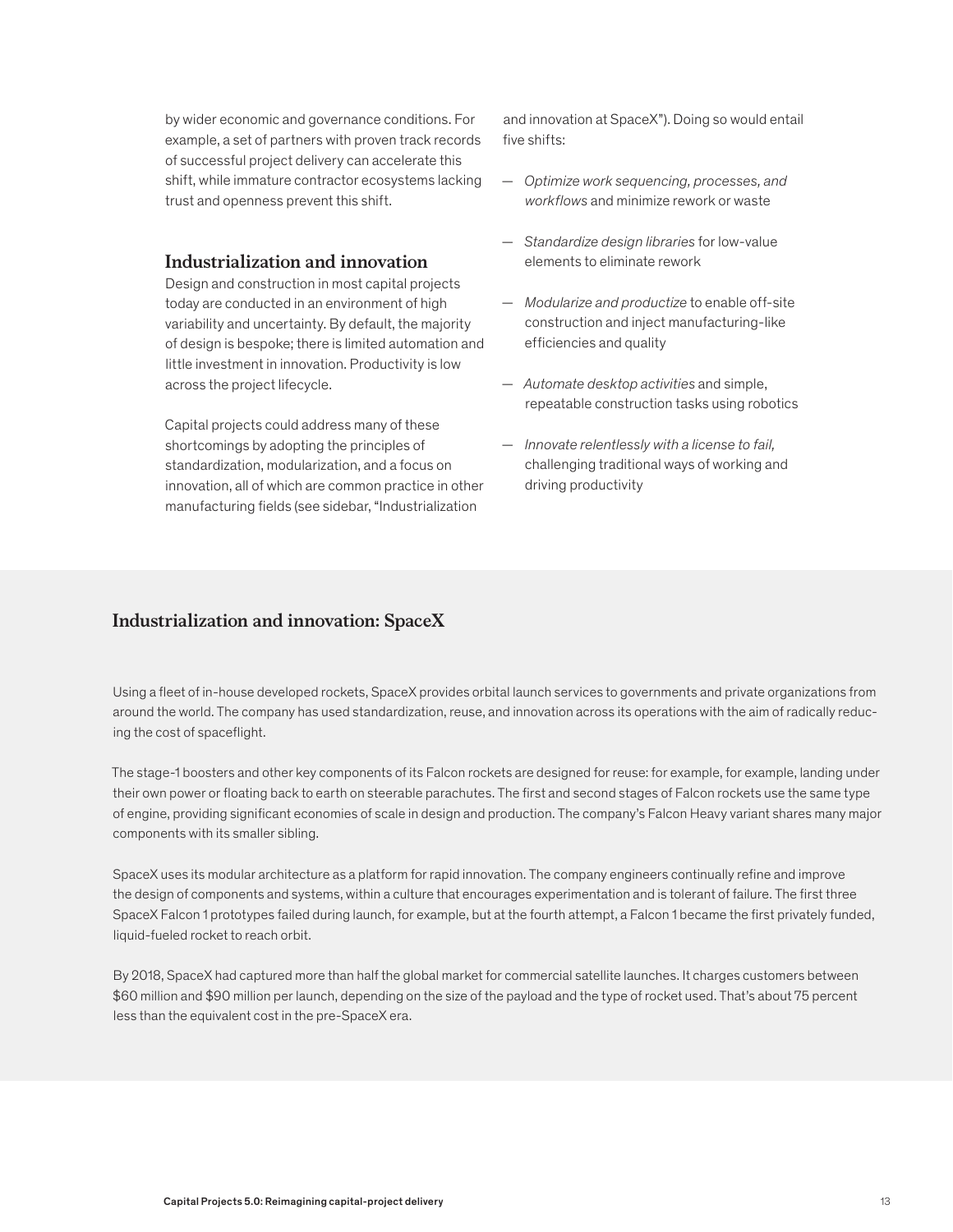**"While there are plenty of high-impact interventions, such as modular, agile, digital and more, the required foundation is to work with the right partners across projects."**

### —Project head of a large mining player

Bringing industrialization and innovation to capital projects requires owners to make changes in several areas.

*Regularly redesign workflows and practices based on experience.* During and after each project, organizations pursuing Projects 5.0 will need to thoroughly review their processes and workflows, understand where they can be improved, and implement the changes through a process of continuous improvement.

*Conduct a thorough exercise to standardize, catalogue, digitize, and refresh.* This applies both to business processes as well as designs. Creation of a design library, by identifying and codifying repeatable designs used across projects, allows for smoother design and engineering.

*Proactively design for modularity and off-site manufacturing.* By moving from a project-centric approach to seeing construction projects as a product offering, organizations can identify opportunities to "manufacture" off-site, and leave only assembly to be done on-site.

*Crowdsource ideas for value engineering.* Work with ecosystem partners in the design phase to identify value-engineering opportunities, and involve all parties from the early stages of the project.

*Use open-source design and simulation software to achieve optimal results, faster.* Identify and track readily available software packages that can be used to enhance existing processes, adopting them as required to bring impact.

*Set up a dedicated innovation fund, along with idea-incubation centers.* Invest in innovation and experimentation by carving out dedicated funds, as well as physical hubs, to drive pilots. Develop appropriate incentives to reward innovation and treat potential delays due to pilots as part of the investment in moving to new ways of working.

*Accelerators* that will aid the adoption of the industrialization and innovation approach include *advancements in automation technology*, along with computer-aided design and manufacturing processes. *Highly bespoke projects* (making it difficult to standardize designs or use of off-site manufacturing approaches) and *lack of knowledge of modular manufacturing* processes among designers can inhibit the shift.

#### **Agility, flexibility, and resilience**

Agile development methods have transformed the delivery of complex software projects. And the approach is now gaining traction in industries from car making (see sidebar, "Agile engineering at Tesla") to aerospace (see sidebar, "Saab's agile fighter jet").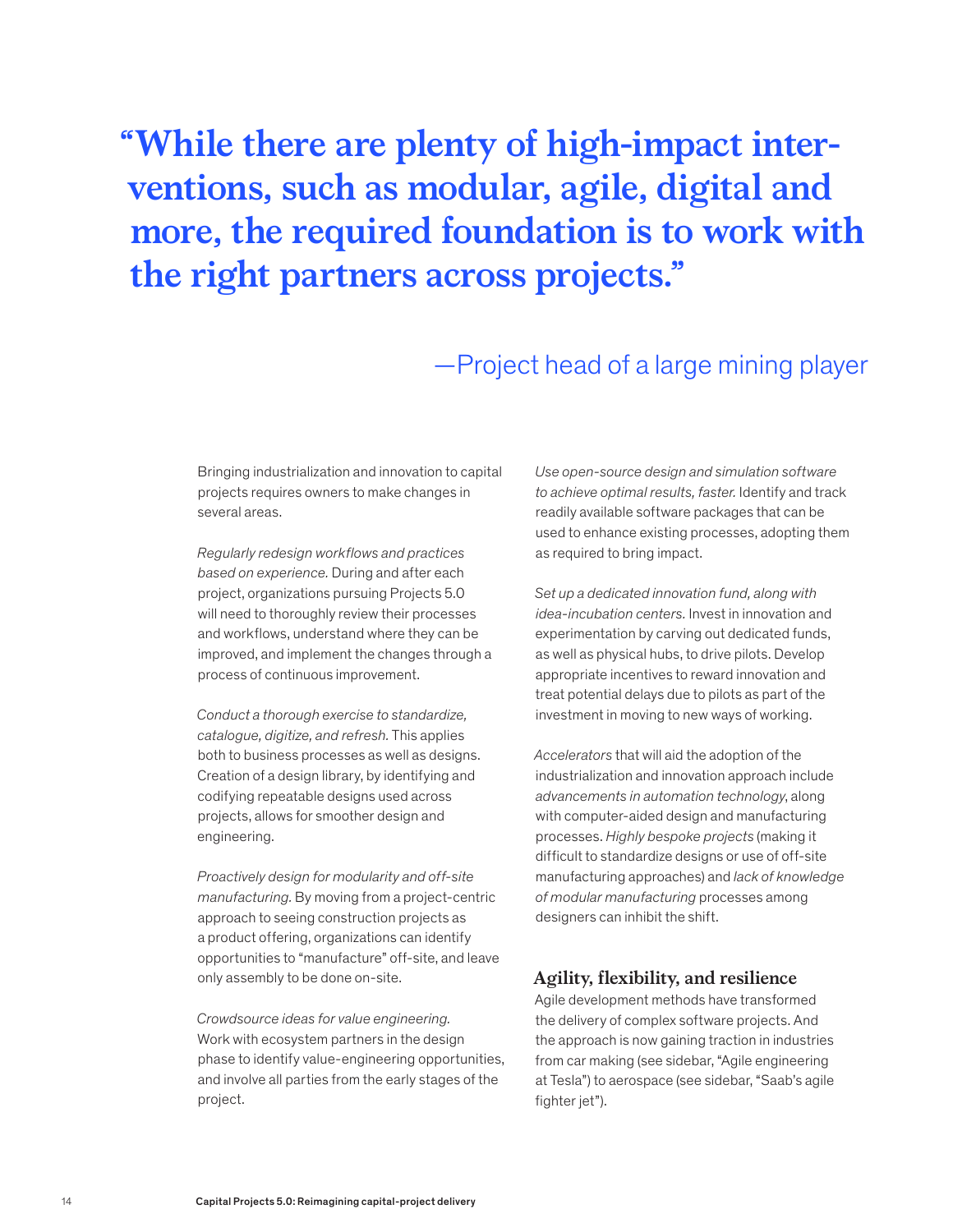#### **Agile engineering at Tesla**

Electric carmaker Tesla has become one of the most disruptive players in the automotive industry, growing its revenues by 50 percent per year between 2014 and 2019. While the company's focus on pure-electric vehicles across its portfolio is the most obvious difference between it and its established competitors, Tesla has also shaken up the way products are designed, developed, and manufactured.

Reflecting its founders' backgrounds in technology-related sectors, Tesla has brought a software-engineering approach to automotive products. The company applies many of the principles of agile development across its operations. Designers and engineers work together in small teams. Only 11 designers were involved in the development of the Model S, for example. Regular cross-functional "scrum" meetings are used to review progress and maintain alignment between teams. Improvement is continuous, through incremental updates rather than the industry's conventional annual release cycles. Products undergo up to 20 engineering changes a week to optimize performance or manufacturing efficiency, while regular over-the-air software updates are used to resolve issues and add new features to customer vehicles.

Tesla also follows the software industry's agile principles in its modularization strategy. Clearly defined interfaces between major components give the design teams responsible for those parts the freedom to innovate and improve, while ensuring plug-andplay compatibility with the rest of the vehicle.

#### **Saab's agile fighter jet**

In the development of the new Gripen E fighter jet, Swedish aerospace and defense manufacturer Saab Aeronautics applied agile practices across all disciplines, including hardware engineering, fuselage design, and software development.

In the program, Saab applied a set of agile catalysts. One was to define a modular architecture for the new aircraft and align the organizational design accordingly, assigning clear responsibilities to each team and allowing them reasonable independence from one another. Another was investment in advanced virtual simulators of the aircraft, which enabled every team to evaluate their latest design choices in short feedback loops. The company also located its test pilots at the same site as the engineering teams, promoting a tight collaboration between pilots and engineers so that feedback could be provided at the end of every development sprint.

The effect of the agile-engineering model was impressive: the total project cost was a small fraction of the cost of developing other comparable fighter jets, and the manufacturing cost for each unit was less than half that of similar fighters.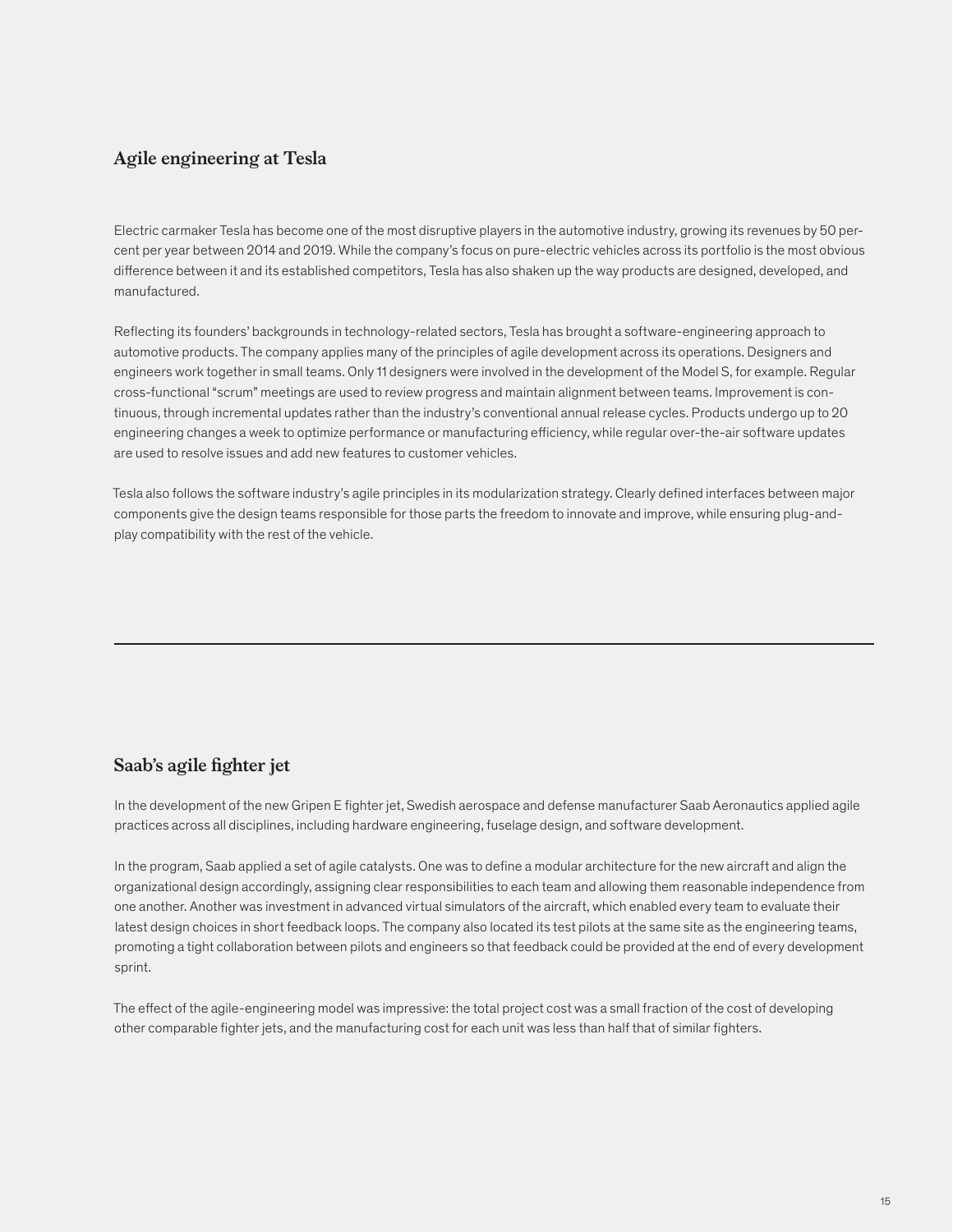**"Applying platform-based standardization allowed us to deliver for a UK-based hospital chain in just weeks rather than years. What works best will depend on the complexity of a specific project and customer needs, but this thinking (the principles of industrialization) can absolutely be applied to most projects, with potential to halve the time taken to completion."** 

### —Mark Reynolds, CEO, MACE

Today, capital projects are characterized by their sequential, stage-gated approach, with multiple independent teams working in silos on different components of a project. Across asset classes, time overruns result from a lack of flexibility and speed in responding to changes on the ground, as well as delays in tracking potential issues.

An agile delivery model would allow project owners and partners to collaborate more effectively, solve problems faster, and respond more rapidly to changing requirements. Implementing agile principles at scale in capital projects would require three changes:

- Enhance the current stage-gated execution methodology with a *rapid, iterative approach* to design and execution, with regular feedback loops
- Establish clear decision-making responsibilities within the project team to *empower and*

*drive change*, facilitate collaboration, and encourage cross-functional communication

— Ensure delivery teams have ownership of processes and outcomes, to enable *dynamic responses* and *proactive risk mitigation*

An agile model would involve new approaches across the capital-project lifecycle:

— *Design and engineering:* Agile principles from software development can be applied directly to arrive at a new way of working. Small, crossfunctional teams with joint representation from the owner, engineering-services firms, and the construction team work on the design in multiple short sprints. At the end of each sprint, the design would be reviewed and the feedback incorporated in the next sprint. This cross-functional setup helps organizations to balance value engineering with constructability.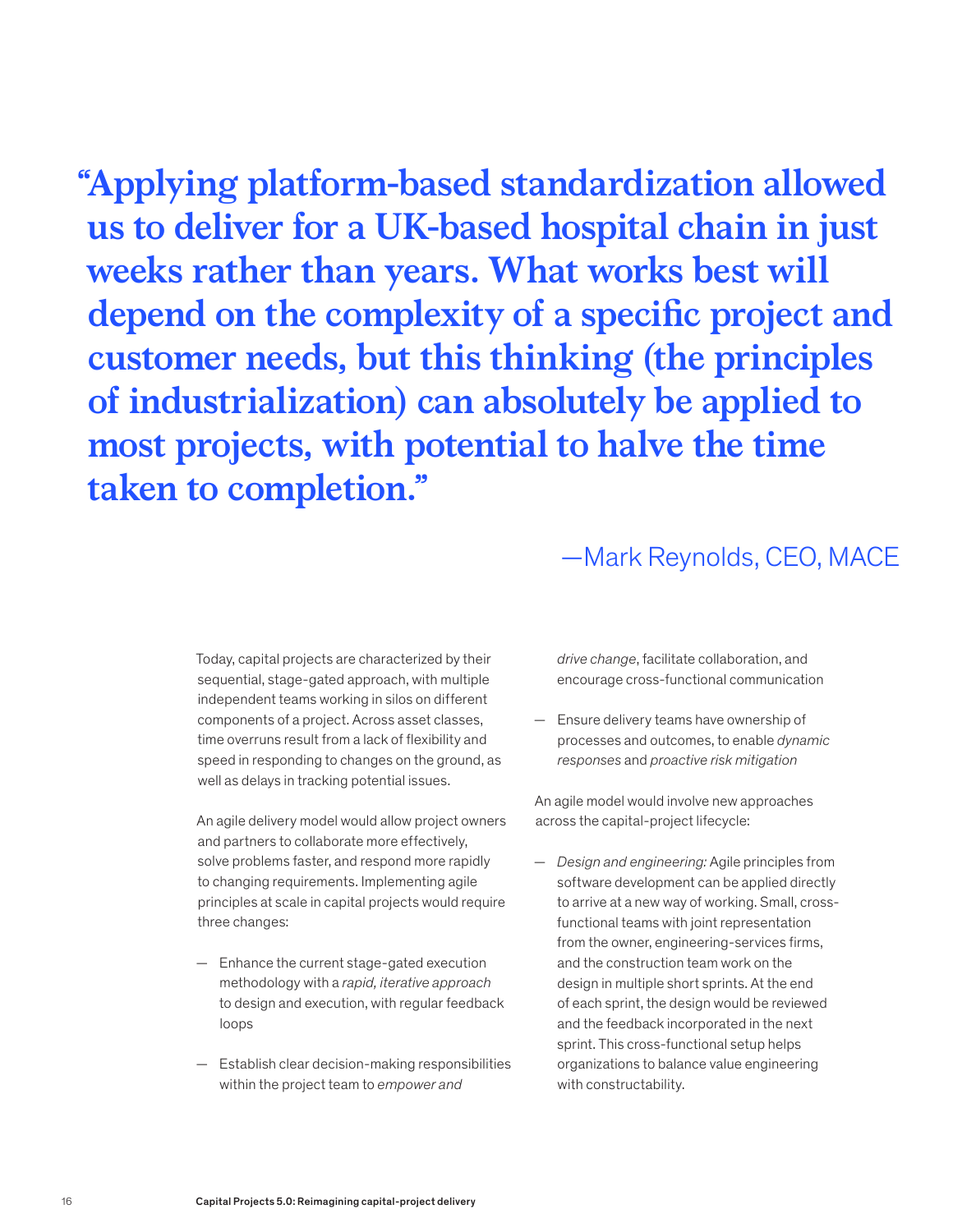- *Procurement:* Companies can create digital marketplaces to procure standard items with well-defined specifications at standard rates seamlessly and at the click of a button, with real-time tracking as they arrive at the site. That helps managers plan for materials, people, and parts to arrive on site only when required, and for delivery directly to the location of the work.
- *Construction:* Implementing virtual construction via building information management (BIM) software and digital twins helps resolve clashes and access issues before construction starts.

The rapid and effective adoption of agile processes will be aided by a bench of experts (including external advisors, past employees, and freelancers from other industries) who can be contracted for support. Companies can also address hierarchical mindsets and rigid rules that encourage teams to comply with non-value-adding processes.

#### **Sustained capability building**

Capital-projects players face an inherent challenge in building and retaining a capable workforce because of the traditional view that each project is independent of the next. This reinforces the transient nature of a majority of the labor force on a project. Contractors working to complete work at

the lowest costs rarely have an incentive to develop capabilities of their labor force. Yet there are significant gains to be made by investing in building capabilities and creating a culture of continuous learning (see sidebar, "Sustained capability building: Upskilling at Tideway").

Players will want to move away from a model that staffs on a project-by-project basis and toward one that considers the capability requirements of the organization over the longer term. This requires three adjustments:

- *Systematically acquiring capabilities to deliver the portfolio over a longer horizon* and taking a "talent supply chain" view versus merely "staffing" a particular project
- *Investing in targeted training* to enhance the skills of people engaged in delivery, both upfront and throughout the project
- *Taking an agile approach to allocating and optimizing resources* across projects

These changes require organizations to take action on two fronts at once.

The first step is to develop a *comprehensive plan of the skills required* across the project portfolio,

#### **Sustained capability building: Upskilling at Tideway**

The Tideway project is a new, 25-kilometer sewage tunnel underneath the River Thames. Scheduled for completion in 2025, the project will collect millions of tons of wastewater that currently flow directly into the river and transport them out of London for treatment. To minimize disruption, Tideway decided to use the Thames as its primary route for the movement of materials and equipment.

Tideway has made significant investments to ensure access to the right skills and capabilities to support the project. It supplied new equipment, developed a code of practice for safe operations, and required all contractors providing water transport to undergo a specially designed training and validation course. The company has also worked with other organizations on the Thames to create a new, permanent skills academy for the river workforce.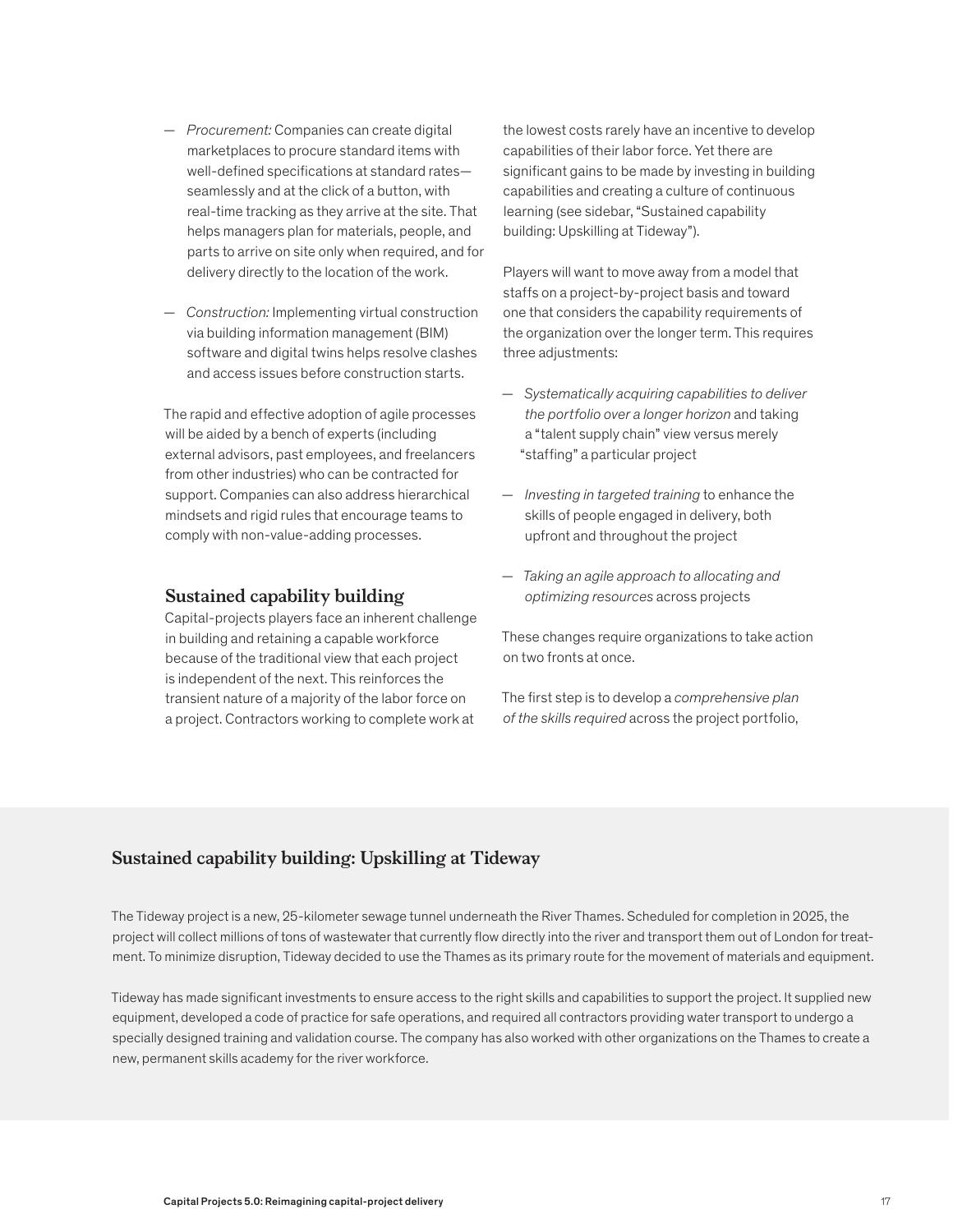**"We encourage experimenting with new and creative ways of approaching challenges. We leverage design-thinking and 'trystorming' methods among our teams to ideate, prototype, and test for solutions. We're accepting of failure and constantly challenging established norms."**

### —Jon Hines, development executive at M. A. Mortenson

identifying gaps and setting up programs to close them. Organizations will want to take a portfoliobased view of capability and staffing, planning ahead for long-term requirements as opposed to simply assigning people for the next project in the pipeline. The use of partners and external parties (such as national academies or local government programs) for sustainable skills development can be explored to build talent at an industry-wide level.

The second requirement is a *mechanism for managing and optimizing resource allocation*. Once talent has been hired and developed, allocating it optimally between projects is the next challenge for organizations to tackle, ideally through an agile, need-based critical-skill assessment and resource-allocation tool that applies across all parties based on project priorities.

Systematic, long-term capability building works best in the presence of a number of accelerators, such as *learning alliances* with other organizations and training providers to support large-scale capability building. A major blocker in some project

organizations is the lack of a comprehensive *talent strategy*, often due to an overreliance on contract staff with limited retention of personnel– and skills–between projects.

#### **A data-driven operating model**

While capital-projects players are actively adopting a wide variety of digital solutions, decisions about which technologies to adopt remain highly subjective. Moreover, today's solutions are typically isolated and rarely talk to each other.

To capture the full benefit of existing and emerging digital technologies, capital-project owners will need to move away from today's fragmented, ad hoc approach. Future projects can be built around a common, comprehensive digital infrastructure, facilitating seamless, realtime data exchange between project participants and ecosystem partners (see sidebar, "Digital: Scale and integration at Amazon").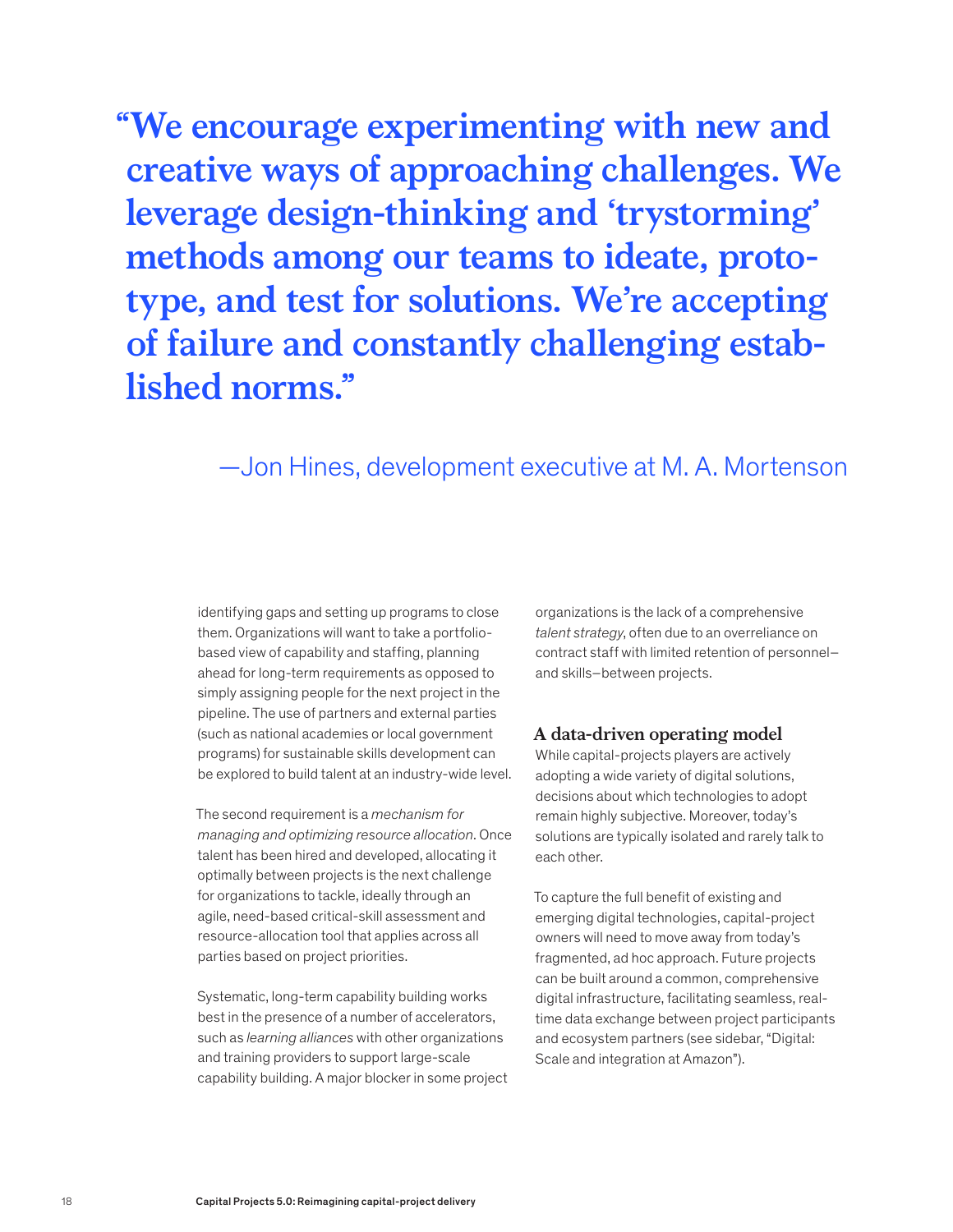#### **Digital: Scale and integration at Amazon**

E-commerce giant Amazon has used its strengths in digital technologies and data analytics to offer higher service levels and lower costs than many of its competitors. The company's data-driven operating model has allowed it to offer a wide range of products through multiple delivery channels. It sells both physical goods and digital services on its own behalf, and acts as an intermediary for thousands of third-party sellers.

Managing all these activities on a common platform has enabled Amazon to maximize efficiency and exploit economies of scale across its operations. The company's fulfilment and logistics system, for example, makes extensive use of automated forecasting and inventory-management systems to optimize the distribution of products and the productivity of its warehouses and transport networks. Continual refinement of its processes and inventory strategies has allowed Amazon to optimize its overall logistics costs.

Achieving this vision will involve:

- Creating *real-time visibility* on project parameters for all stakeholders in the ecosystem
- *Driving data- and insight-based decision making*  and risk management
- Developing a *robust digital architecture* that is flexible enough to allow scaling and the integration of new solutions and functionalities as it matures
- Setting up a *mechanism for technology investments and innovation*

**"We knew from the outset that our success depended on the availability of a safe, professional, and productive workforce, and we would have to invest in processes, equipment, and capabilities to meet that goal."**

—Chief technical officer, European infrastructure project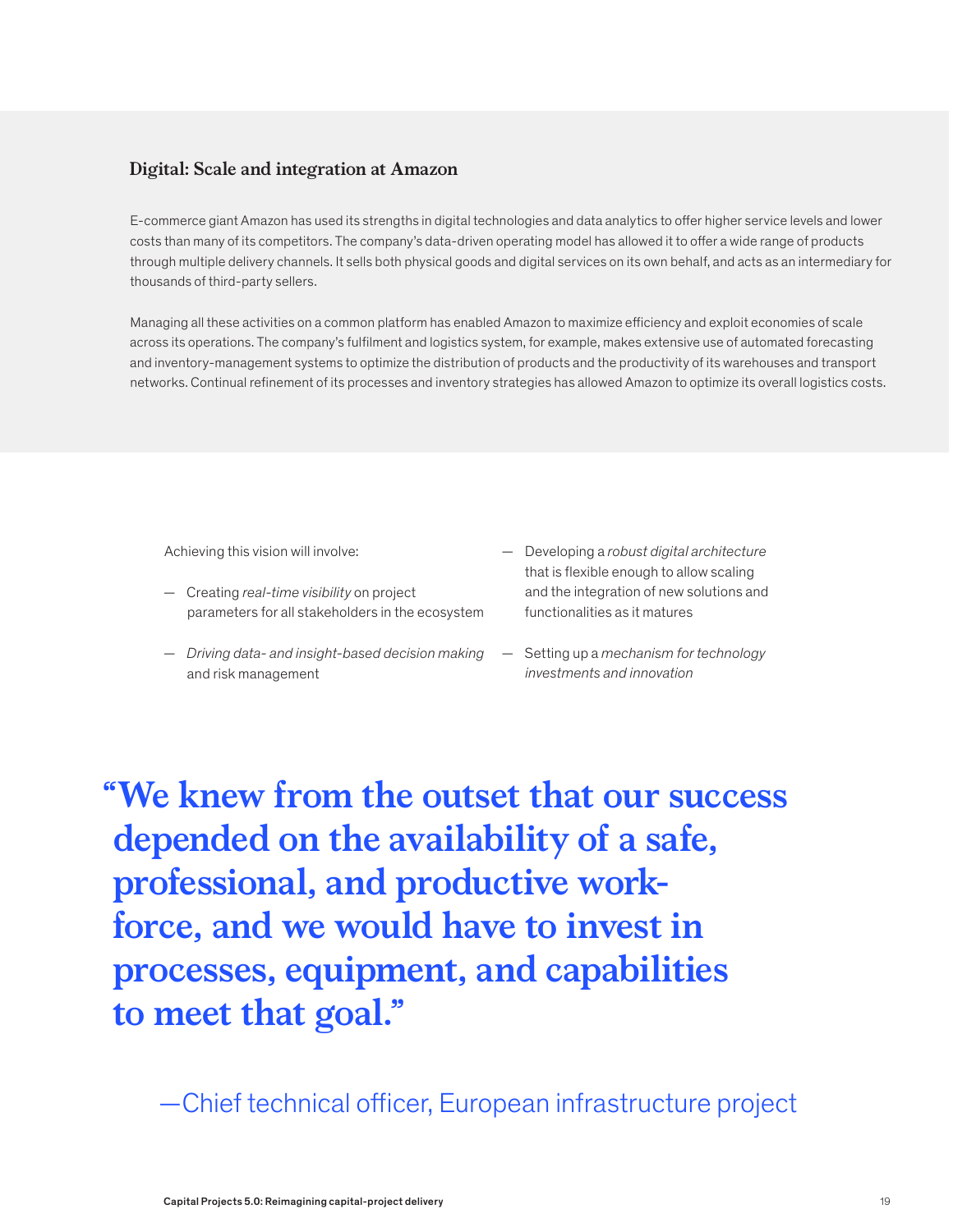As they design, develop, and deploy new digital tools and infrastructure, capital-projects players can apply lessons that other industries have learned in their own digitization efforts.

*Focus disproportionately on rewiring business processes based on data.* Digital and technology interventions are only a small part of the solution. The real value of improved access to data depends on business processes that are adapted to take advantage of it. Typically, this means addressing mind-sets, starting from the top of the organization. Companies can ensure projects have access to the right talent to operate analytical tools and enable data-driven decision making.

*Avoid pilot purgatory.* Rather than picking up and trying every potential intervention that could benefit the project outcome, it is often better to be targeted and focused in choosing what to change. After the initial experimentation phase, picking the two or three highest-potential interventions and scaling them successfully is better than dabbling with multiple solutions.

The implementation of a data-driven operating model is simplified by the presence of a number of accelerators, including robust training and

a long-term focus on a data and technology especially for managers and senior leadership.

#### **Future-proofing and sustainability**

Sustainability is important on two fronts: maximizing the lifetime value of an asset, as well as reducing environmental impact in the end-toend process, from development design through to construction, operation, and potentially even to decommissioning.

With the working life of most major capital projects measured in decades, owners need a farsighted perspective. But many capital-projects players still evaluate and optimize projects purely on financial and risk criteria, with little consideration of long-term sustainability and total lifecycle costs.

For projects in development today, through-life environmental and social impact is an increasingly central consideration (see sidebar, "Sustainability: Sustainable development at Equinor"). In many sectors, the regulatory environment is expected to become considerably more demanding in the coming years, and some projects will be expected to operate through the global transition to a lowcarbon economy.

**"One reason digitization can fail is that new systems have been applied to legacy operating processes. A successful digital strategy must transform people, processes, and systems."**

—Mark Timbs, head of digital and CIO–Europe, Lendlease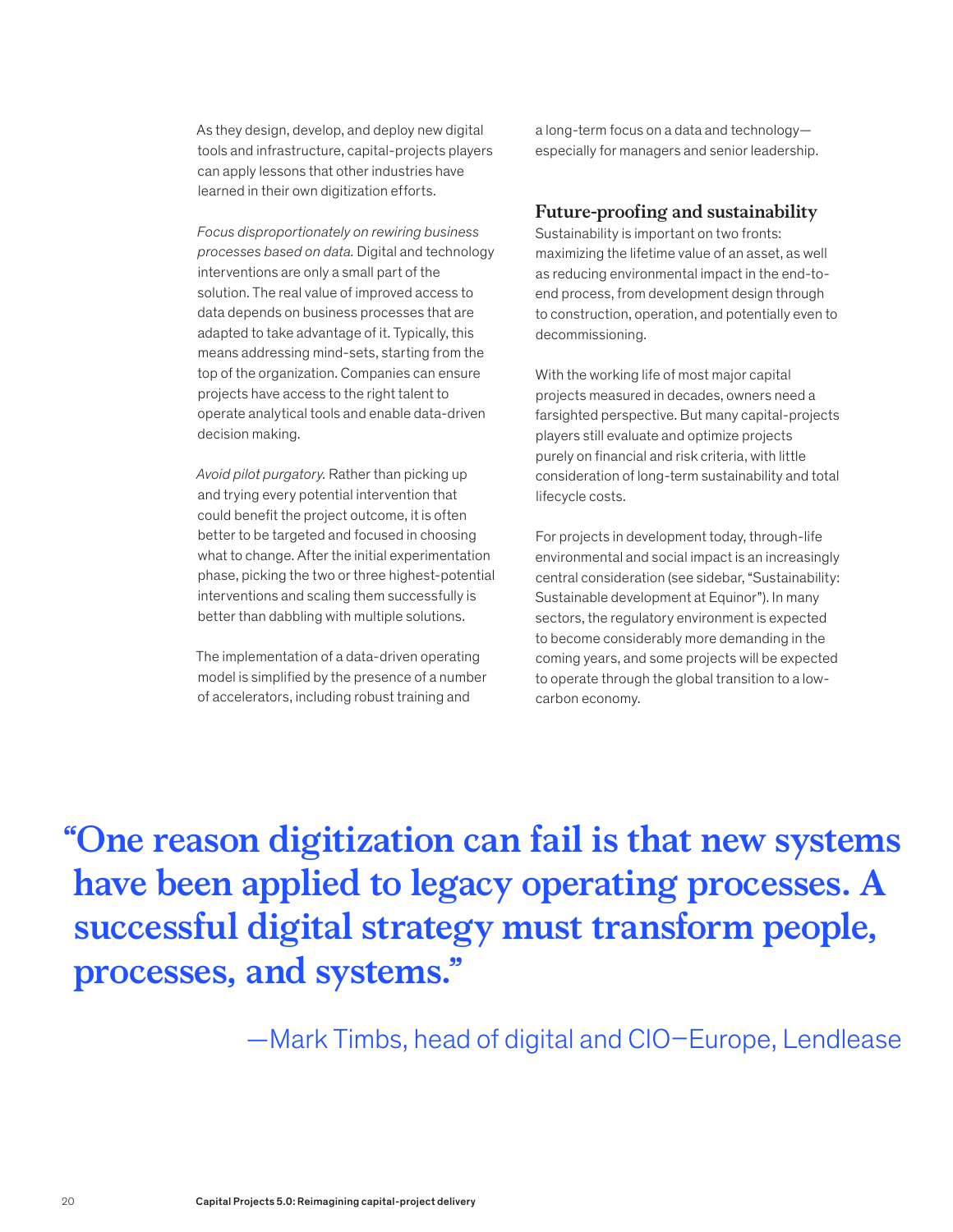#### **Sustainability: Sustainable development at Equinor**

Norwegian energy company Equinor evaluates all potential offshore oil projects against rigorous targets not only for cost, but also for carbon emissions per barrel produced.

The new approach has already led to significant changes in the field. Offshore facilities in the company's Johan Sverdrup field, which commenced operations in January 2020, get their electricity from onshore renewable sources. Eliminating the gas turbines that power conventional platforms reduced carbon emissions during production by 80 percent. Equinor now plans to electrify a number of other North Sea production platforms using cables from the mainland. It is also exploring the use of floating wind turbines to supply energy to deep-water sites.

**"One of the lessons we learned is that too much time is being spent making digital tools talk to each other. The solution is an end-to-end digital platform that can aggregate and analyze data from multiple disparate systems, and make it accessible, usable, and visible across the asset lifecycle."**

—Alex Fleurant, enterprise account executive, Scott Benesh, VP of client solutions, and Rob Southon, CTO, VEERUM

> A future-proof approach to project delivery involves three new practices:

- *Assess project feasibility on sustainability metrics* in addition to traditional financial metrics, such as net present value.
- *Conduct a comprehensive asset-lifecycle value assessment,* by expanding financial metrics to include both direct and indirect costs across the project lifecycle.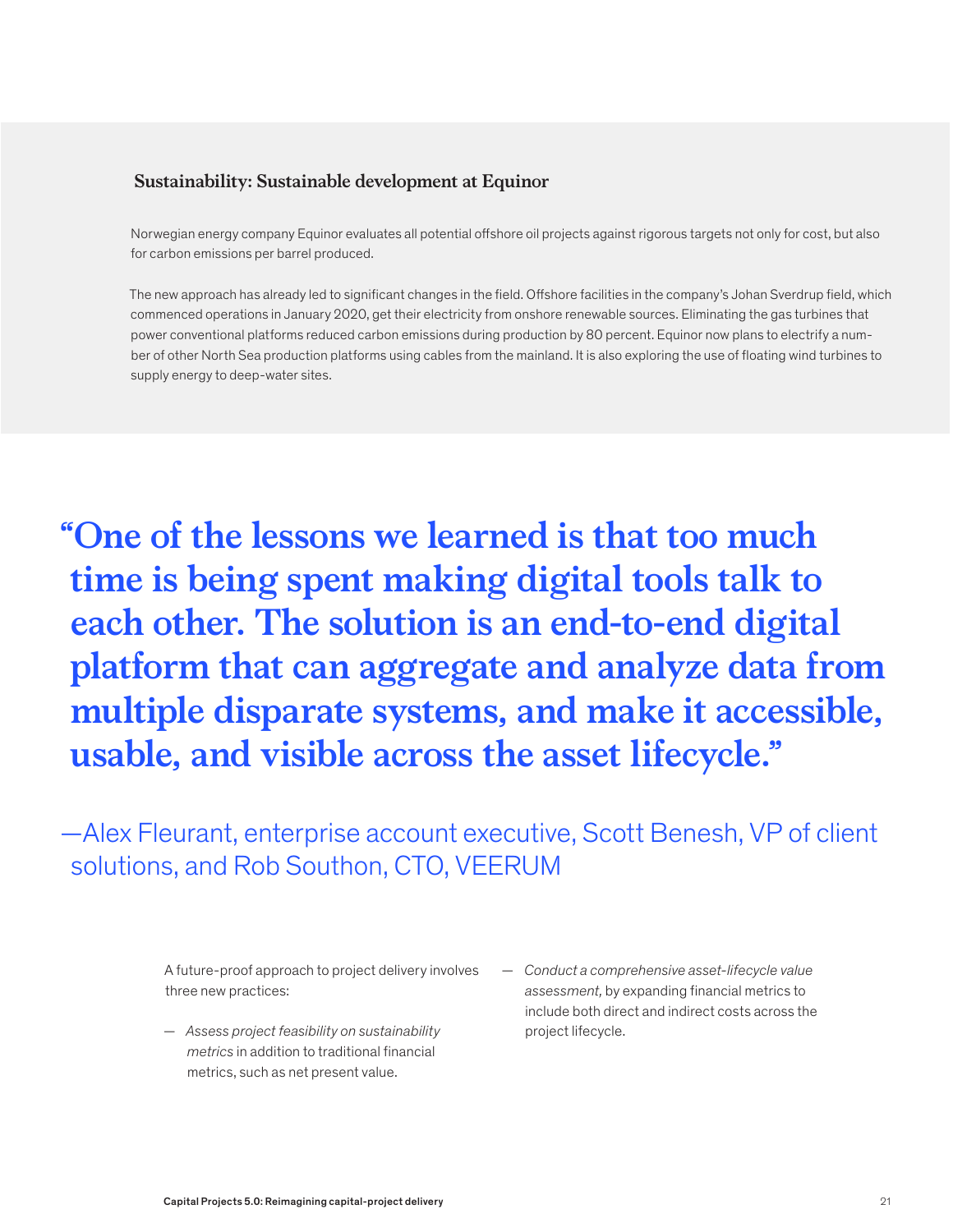— *Include innovation towards sustainability* in projects' lifecycle and scope.

Building these skills will require companies to undertake a series of practical steps.

*Evaluate the full cost of a project, not just the initial capital costs.* A renewed focus on lifecycle cost analysis (LCCA) at the early stage of a project will increase resilience by allowing engineers, planners, and decision-makers to assess not just the up-front cost of a project, but also the operation and maintenance costs, as well as the cost of retiring the asset.

*Incorporate sustainability KPIs and targets for all project delivery teams and partners.* This step helps embed sustainability into each stage: development, design, execution, and operation. Building adaptation strategies into design typically costs much less than incorporating them after construction or in response to a major event.

*Align and incentivize partners to work towards common sustainability goals*. Provide sustainability training across the project lifecycle to ensure KPIs

are understood and implemented. Establish sustainability-linked incentives to encourage innovation and maximize compliance.

*Drive a technology-innovation agenda that supports project innovation and sustainability goals.* Scientific research in a variety of fields is sparking development of technologies and processes that can be used to extend the life of infrastructure, expedite repairs and replacements, and increase cost savings. Innovation targets can encompass design, procurement, execution, and operation: ecofriendly materials, construction practices that minimize waste and environmental harm, and installation of energy-efficient equipment all contribute substantially.

A focus on sustainability and the future-proofing of projects can be aided by incentives from governments, regulators, and customers. But a common barrier is the view of sustainability as merely a cost and compliance issue, rather than as a priority in defining organizational strategies.

**"By implementing 'Future Ready,' our global sustainability program, we think ahead about all the different uses of an asset over its lifetime—right from the design phase. For instance, we recently designed a car park that can be turned into a residential unit at a later point."**

—David McAlister, global director of transport & infrastructure, WSP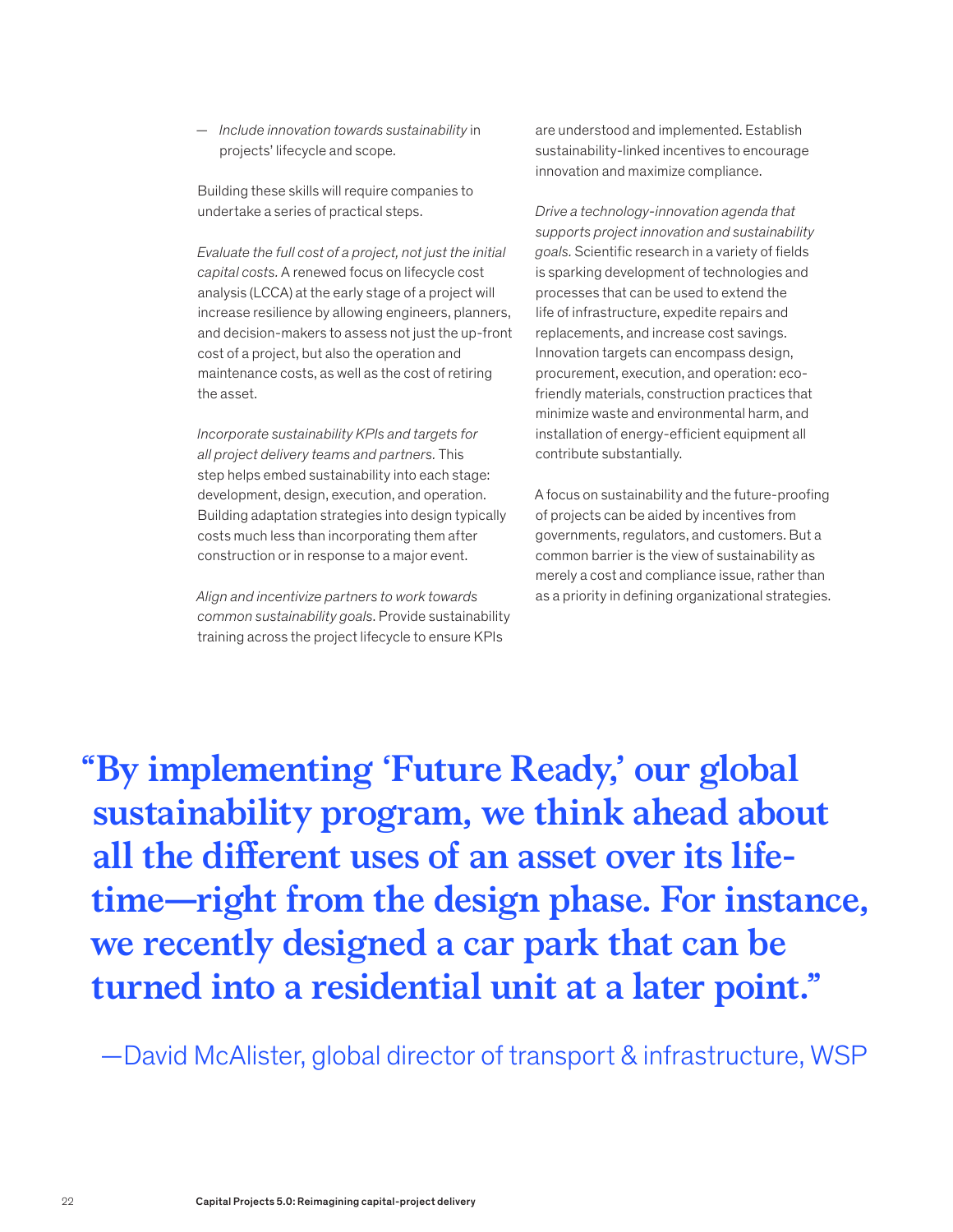## **The way forward**

Our survey and interviews suggest that while companies are ready for change, few industry leaders have begun the transition to a better projectdelivery model. Change will require bold ambition and a systematic approach, with careful planning, smart sequencing, and sustained investment in new capabilities, tools, and approaches.

More than 75 percent of respondents to our survey said that a significant shift in project model was part of their organization's agenda, with more than half putting it at the top of their priority list. Yet 85 percent of leaders also said that their organizations had not scaled either the design or the implementation of actions to address any of the six levers discussed above.

Changing a model that has been in use for decades is always going to be challenging, especially when the work involves multiple stakeholders and multimillion-dollar capital investments are at stake. We believe, however, that companies can accelerate their journey to Projects 5.0 by taking four key steps.

#### Establish bold aspirations and a call to action

Projects 5.0 will require every organization involved in capital-project delivery to develop new capabilities, new mind-sets, and a new culture. A critical first step in that process is to understand the current state of the organization. Companies can step back and take a hard look at themselves, assessing their level of maturity in each of the six dimensions. This involves comparing their own processes and capabilities against those of best-inclass players.

Once they know where they stand, companies can determine the changes they need to make in order to transform their project-delivery model. They can set this ambition out in a clear and detailed way as part of a high-level strategic roadmap, explaining exactly what aspects of the organization will be altered, and setting ambitious targets for improved

performance within projects and in the business as a whole.

#### Capture quick wins; plan the longer term

In any large-scale change project, rapid results matter. Actions that begin to generate value quickly don't just help the bottom line, they also serve to energize the organization and help build support for the transformation to come.

For capital-projects organizations, there are a number of opportunities for rapid improvements, many of which require limited investment and can start to pay back in weeks. For example, one effective strategy is to invite partners to the drawing board to crowdsource ideas for value engineering.

A strong implementation plan should include milestones, activities, owners, and timelines spanning the short, medium, and long-term horizons. A company can sequence and prioritize its Projects 5.0 initiatives based on two primary dimensions. The first is the scope of the change: at the enterprise or portfolio level, or at a project level. Some initiatives, such as the development of new partner-selection methodologies or contracting frameworks, apply across projects and hence can be done independently of specific project contexts. Some initiatives necessarily require piloting and operation within projects, such as the setting up of real-time monitoring systems, which needs a test bed within a particular project context.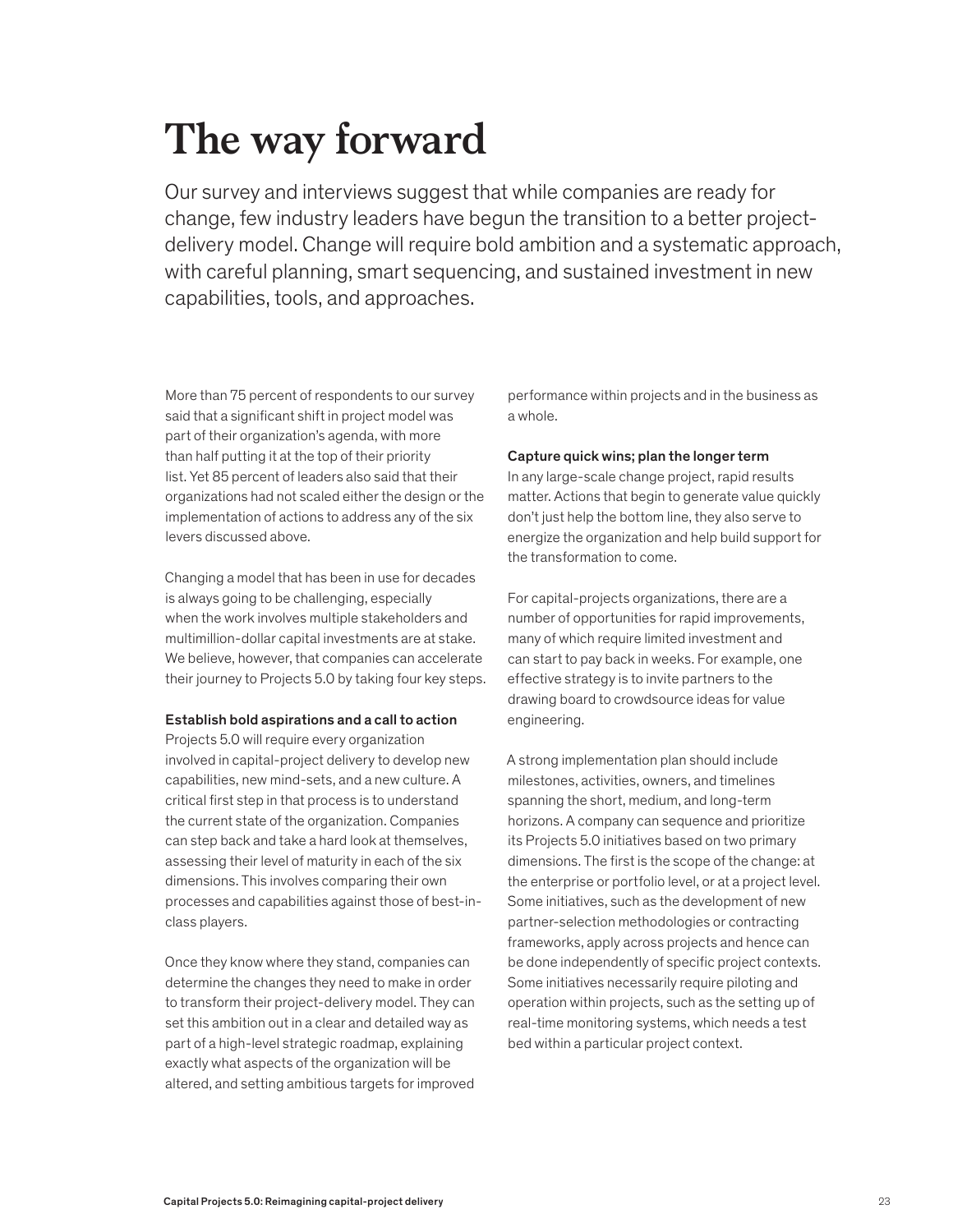The second dimension is the degree of collaboration required. For example, standardizing internal processes can be done entirely in-house, allowing a company full control of the changes it makes. Other initiatives, such as off-site construction, must be developed jointly with ecosystem partners. Broadly, the more stakeholders involved in effort, the higher its complexity and the greater the time and management resources required for success.

#### Invest real resources to drive change

The final, critical ingredient of a successful transition to a new project-delivery model is investment. An important prerequisite is to establish a separate budget for the program, with a dedicated task force to drive the transformation. In the wider organization, leadership metrics and incentives should be adjusted in line with the goals of the change effort. Beyond the management of the change program itself, organizations will also need to invest up-front in crucial platforms, such as their end-to-end digital infrastructure.

Once the building blocks are in place, the process of change on the ground can begin. This will be an transformation journey lasting an estimated 12 to 18 months. Through waves of pilots driven by a central transformation office, organizations can validate

the impact, and move to rapid scale-up of priority interventions.

#### Find the right partners

Projects 5.0 represents a significant break from the sector's long-established delivery model. Implementing such a major transformation requires a different approach to change management. Organizations will not be able to achieve that through incremental adaptation of their existing processes, tools, and management approaches.

Instead, companies should begin with a clean sheet, designing their new delivery model based on the best available approaches within the sector and beyond it. In this effort, capital-projects players will want to draw heavily on insights and expertise from other sectors, where methods such as agile development and industrialization are already well-understood.

A collaborative ecosystem of partners is a central pillar of the Projects 5.0 approach, and the same will be true of its implementation. For ambitious players in the sector, choosing the right partners to help design and implement their transformation will be essential in unlocking the value at stake.

Shankar Chandrasekaran is a partner in McKinsey's Doha office; Shakeel Kalidas is a consultant in the Johannesburg office, where Gerhard Nel and Prakash Parbhoo are both partners; Mina Mir is an expert in the Dubai office; and Anuradha Rao and Siddharth Srikanthan are consultants in the Chennai office.

The authors wish to thank the leaders of McKinsey's Capital Excellence Practice, which include Steffen Fuchs, Tony Hansen, Erikhans Kok, Olivier Legrand, Shannon Peloquin, Piotr Pikul, Filippo Rossi, Kevin Stokvis, Gernot Strube, and Koen Vermeltfoort, for their contributions to this article

Copyright © 2021 McKinsey & Company. All rights reserved.